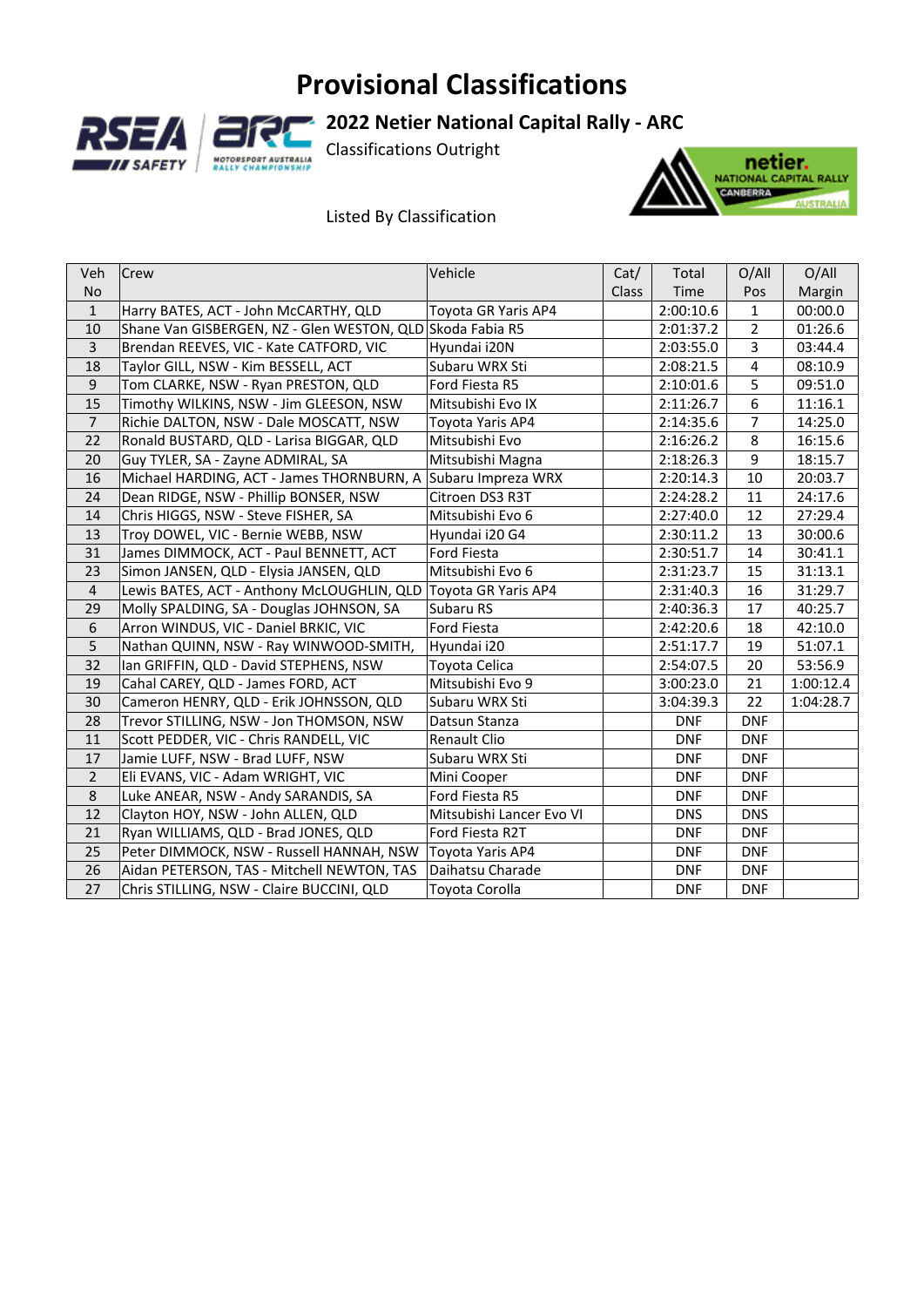### **Provisional Classifications**



**2022 Netier National Capital Rally ‐ NSWRC** 

Classifications Outright

### Listed By Classification



| Veh            | <b>Crew</b>                                                  | Vehicle                    | Cat/         | Total      | O/AlI          | O/AlI     |
|----------------|--------------------------------------------------------------|----------------------------|--------------|------------|----------------|-----------|
| <b>No</b>      |                                                              |                            | <b>Class</b> | Time       | Pos            | Margin    |
| 18             | Taylor GILL, NSW - Kim BESSELL, ACT                          | Subaru WRX Sti             |              | 2:01:04.5  | $\mathbf{1}$   | 00:00.0   |
| 33             | Tony SULLENS, NSW - Kaylie NEWELL, NSW                       | Subaru WRX Sti             |              | 2:01:27.5  | $\overline{2}$ | 00:23.0   |
| 15             | Timothy WILKINS, NSW - Jim GLEESON, NSW                      | Mitsubishi Evo IX          |              | 2:04:07.3  | 3              | 03:02.8   |
| $\overline{7}$ | Richie DALTON, NSW - Dale MOSCATT, NSW                       | Toyota Yaris AP4           |              | 2:07:37.3  | 4              | 06:32.8   |
| 39             | Riley WALTERS, NSW - Andrew CROWLEY, NSW                     | Subaru WRX Sti             |              | 2:07:49.4  | 5              | 06:44.9   |
| 16             | Michael HARDING, ACT - James THORNBURN, A Subaru Impreza WRX |                            |              | 2:12:39.9  | 6              | 11:35.4   |
| 37             | Sean McALOON, NSW - Muireann HAYES, NSW                      | <b>Ford Escort Mk II</b>   |              | 2:13:05.0  | $\overline{7}$ | 12:00.5   |
| 38             | Stuart COLLISON, ACT - Lance ARUNDEL, ACT                    | Subaru WRX Sti             |              | 2:16:07.3  | 8              | 15:02.8   |
| 24             | Dean RIDGE, NSW - Phillip BONSER, NSW                        | Citroen DS3 R3T            |              | 2:16:26.4  | 9              | 15:21.9   |
| 36             | Bethany CULLEN, NSW - Melanie McMINN, ACT                    | Mitsubishi Evo VI          |              | 2:17:03.0  | 10             | 15:58.5   |
| 46             | Darren SWEENEY, NSW - Aaron McGOVERN, NS Subaru Impreza      |                            |              | 2:18:20.2  | 11             | 17:15.7   |
| 14             | Chris HIGGS, NSW - Steve FISHER, SA                          | Mitsubishi Evo 6           |              | 2:20:20.9  | 12             | 19:16.4   |
| 31             | James DIMMOCK, ACT - Paul BENNETT, ACT                       | Ford Fiesta                |              | 2:22:33.5  | 13             | 21:29.0   |
| 40             | Peter EWING, NSW - Anna RITSON, NSW                          | Subaru Impreza             |              | 2:26:13.3  | 14             | 25:08.8   |
| 43             | Michael BAILEY, QLD - Ian WHITEHEAD, VIC                     | Nissan GTiR                |              | 2:42:51.2  | 15             | 41:46.7   |
| 5              | Nathan QUINN, NSW - Ray WINWOOD-SMITH,                       | Hyundai i20                |              | 2:44:21.0  | 16             | 43:16.5   |
| 42             | Declan FOLEY, NSW - Kenneth MURPHY, NSW                      | Volkswagen Golf            |              | 3:49:26.8  | 17             | 1:48:22.3 |
| 17             | Jamie LUFF, NSW - Brad LUFF, NSW                             | Subaru WRX Sti             |              | <b>DNF</b> | <b>DNF</b>     |           |
| 25             | Peter DIMMOCK, NSW - Russell HANNAH, NSW                     | Toyota Yaris AP4           |              | <b>DNF</b> | <b>DNF</b>     |           |
| 26             | Aidan PETERSON, TAS - Mitchell NEWTON, TAS                   | Daihatsu Charade           |              | <b>DNF</b> | <b>DNF</b>     |           |
| 27             | Chris STILLING, NSW - Claire BUCCINI, QLD                    | Toyota Corolla             |              | <b>DNF</b> | <b>DNF</b>     |           |
| 34             | Mal KEOUGH, NSW - Jacci SHARKEY, ACT                         | Audi Quattro S1 E2 Replica |              | <b>DNF</b> | <b>DNF</b>     |           |
| 35             | Mark WILLS, NSW - Kam BAKER, NSW                             | Subaru WRX Sti             |              | <b>DNF</b> | <b>DNF</b>     |           |
| 41             | Robert GORST, NSW - Joanne GORST, NSW                        | Datsun P510                |              | <b>DNF</b> | <b>DNF</b>     |           |
| 45             | Michael STEWART, NSW - Jeffrey WILLIAMSON, Subaru WRX Sti    |                            |              | <b>DNF</b> | <b>DNF</b>     |           |

### **Provisional Classifications**

### **2022 Netier National Capital Rally ‐ ECCRS**





Listed By Classification

| Veh | lCrew                                    | <b>Vehicle</b>             | Cat/         | Total      | O/All      | O/All     |
|-----|------------------------------------------|----------------------------|--------------|------------|------------|-----------|
| No  |                                          |                            | <b>Class</b> | Time       | Pos        | Margin    |
| 43  | Michael BAILEY, QLD - Ian WHITEHEAD, VIC | Nissan GTiR                |              | 2:42:51.2  |            | 00:00.0   |
| 32  | Ian GRIFFIN, QLD - David STEPHENS, NSW   | Toyota Celica              |              | 2:44:29.3  |            | 01:38.1   |
| 42  | Declan FOLEY, NSW - Kenneth MURPHY, NSW  | Volkswagen Golf            |              | 3:49:26.8  |            | 1:06:35.6 |
| 34  | Mal KEOUGH, NSW - Jacci SHARKEY, ACT     | Audi Quattro S1 E2 Replica |              | <b>DNF</b> | <b>DNF</b> |           |
| 41  | Robert GORST, NSW - Joanne GORST, NSW    | Datsun P510                |              | <b>DNF</b> | <b>DNF</b> |           |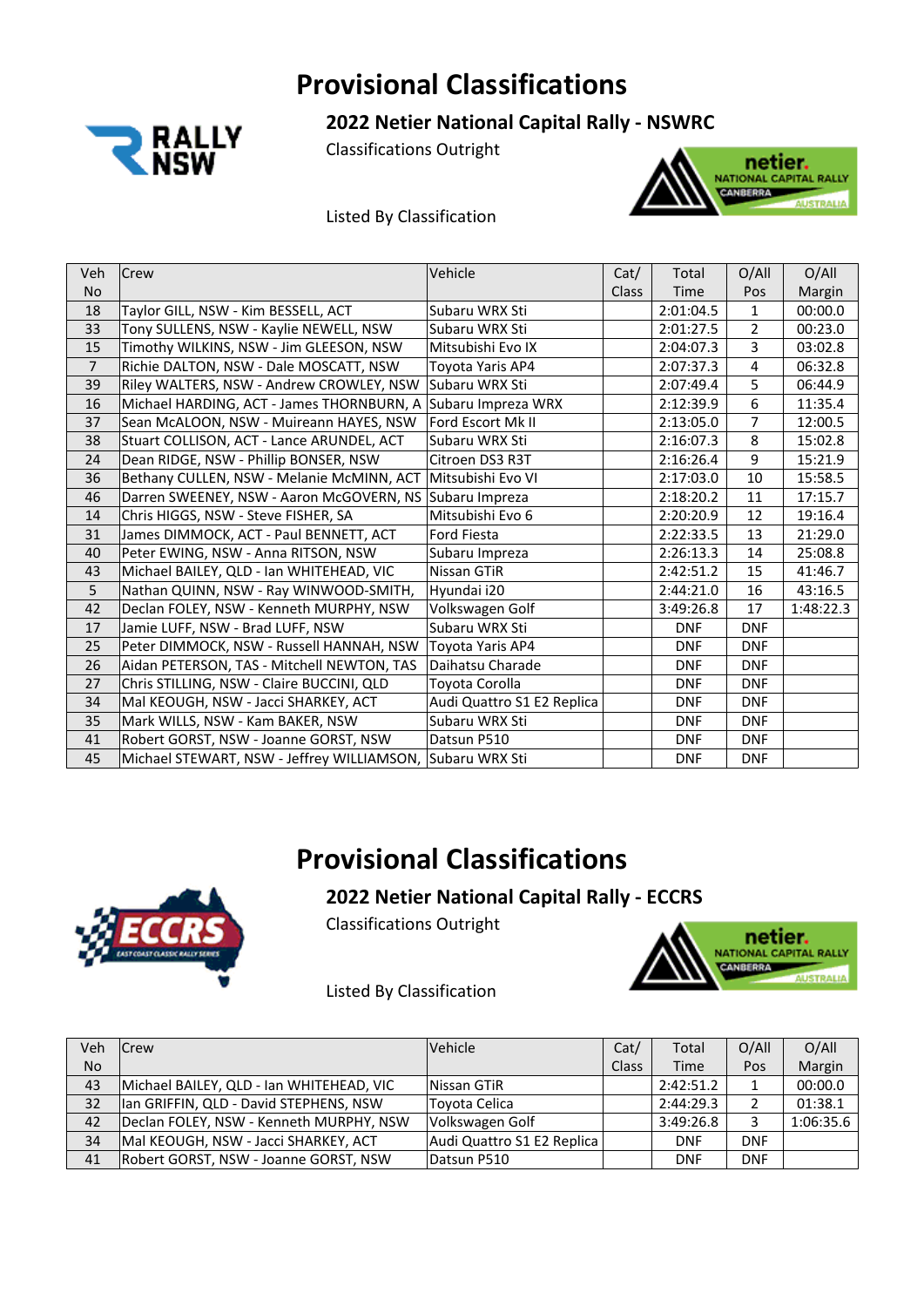### **Provisional Classifications**

### **2022 Netier National Capital Rally ‐ Mike Bell Trophy**

Classifications Outright



### Listed By Classification

| Veh | <b>Crew</b>                                                 | Vehicle                    | Cat/         | Total      | O/All          | O/Al <sub>l</sub> |
|-----|-------------------------------------------------------------|----------------------------|--------------|------------|----------------|-------------------|
| No  |                                                             |                            | <b>Class</b> | Time       | Pos            | Margin            |
| 33  | Tony SULLENS, NSW - Kaylie NEWELL, NSW                      | Subaru WRX Sti             |              | 2:01:27.5  | 1              | 00:00.0           |
| 39  | Riley WALTERS, NSW - Andrew CROWLEY, NSW                    | Subaru WRX Sti             |              | 2:07:49.4  | $\overline{2}$ | 06:21.9           |
| 37  | Sean McALOON, NSW - Muireann HAYES, NSW                     | Ford Escort Mk II          |              | 2:13:05.0  | 3              | 11:37.5           |
| 38  | Stuart COLLISON, ACT - Lance ARUNDEL, ACT                   | Subaru WRX Sti             |              | 2:16:07.3  | 4              | 14:39.8           |
| 36  | Bethany CULLEN, NSW - Melanie McMINN, ACT                   | Mitsubishi Evo VI          |              | 2:17:03.0  | 5.             | 15:35.5           |
| 46  | Darren SWEENEY, NSW - Aaron McGOVERN, NS Subaru Impreza     |                            |              | 2:18:20.2  | 6              | 16:52.7           |
| 50  | Rodney REID, Qld - Raymond PRIEST, Qld                      | Mitsubishi Evo VII         |              | 2:22:04.2  | 7              | 20:36.7           |
| 47  | Mike BEHNKE, ACT - Ellie YATES, ACT                         | Honda Civic                |              | 2:22:06.5  | 8              | 20:39.0           |
| 40  | Peter EWING, NSW - Anna RITSON, NSW                         | Subaru Impreza             |              | 2:26:13.3  | 9              | 24:45.8           |
| 52  | Christopher FITZGERALD, NSW - Ash EWERS, NS Subaru Imprezza |                            |              | 2:28:09.7  | 10             | 26:42.2           |
| 48  | Meng CHUNG, ACT - Nicholas VARDOS, ACT                      | Honda Integra Type R       |              | 2:28:13.4  | 11             | 26:45.9           |
| 43  | Michael BAILEY, QLD - Ian WHITEHEAD, VIC                    | Nissan GTiR                |              | 2:42:51.2  | 12             | 41:23.7           |
| 49  | Blake STEVENS, ACT - Stephen KENT, ACT                      | Honda Civic                |              | 2:45:07.5  | 13             | 43:40.0           |
| 57  | Keith McILROY, NSW - Andrew McMASTER, 0                     | <b>BMW 2002</b>            |              | 2:48:53.9  | 14             | 47:26.4           |
| 55  | Tyson BUENEN, ACT - Joseph GIBSON, ACT                      | Daihatsu Charade           |              | 2:59:18.2  | 15             | 57:50.7           |
| 42  | Declan FOLEY, NSW - Kenneth MURPHY, NSW                     | Volkswagen Golf            |              | 3:49:26.8  | 16             | 1:47:59.3         |
| 53  | Conor FERGUSSON, NSW - Donal McCARTHY, N                    | Subaru Impreza             |              | <b>DNF</b> | <b>DNF</b>     |                   |
| 54  | Anthony McVEIGH, NSW - Stephen LOGUE, NS                    | Holden Gemini              |              | <b>DNF</b> | <b>DNF</b>     |                   |
| 56  | Brian CRONIN, NSW - Martin MURPHY, NSW                      | Ford Escort                |              | <b>DNF</b> | <b>DNF</b>     |                   |
| 34  | Mal KEOUGH, NSW - Jacci SHARKEY, ACT                        | Audi Quattro S1 E2 Replica |              | <b>DNF</b> | <b>DNF</b>     |                   |
| 51  | Brett SCHUMACHER, ACT - James STUDHOLME, Subaru Impreza WRX |                            |              | <b>DNF</b> | <b>DNF</b>     |                   |

### **Provisional Classifications**



Classifications Outright

**TECH** 

Automotive

**ACT RALLY SERIES** 



Listed By Classification

| Veh. | <b>Crew</b>                                                 | Vehicle              | Cat/         | Total      | O/All          | O/All   |
|------|-------------------------------------------------------------|----------------------|--------------|------------|----------------|---------|
| No   |                                                             |                      | <b>Class</b> | Time       | Pos            | Margin  |
| 16   | Michael HARDING, ACT - James THORNBURN, A                   | Subaru Impreza WRX   |              | 2:12:39.9  |                | 00:00.0 |
| 37   | Sean McALOON, NSW - Muireann HAYES, NSW                     | Ford Escort Mk II    |              | 2:13:05.0  | $\mathcal{P}$  | 00:25.1 |
| 38   | Stuart COLLISON, ACT - Lance ARUNDEL, ACT                   | Subaru WRX Sti       |              | 2:16:07.3  | $\overline{3}$ | 03:27.4 |
| 36   | Bethany CULLEN, NSW - Melanie McMINN, ACT Mitsubishi Evo VI |                      |              | 2:17:03.0  | 4              | 04:23.1 |
| 14   | Chris HIGGS, NSW - Steve FISHER, SA                         | Mitsubishi Evo 6     |              | 2:20:20.9  | 5.             | 07:41.0 |
| 47   | Mike BEHNKE, ACT - Ellie YATES, ACT                         | Honda Civic          |              | 2:22:06.5  | 6              | 09:26.6 |
| 31   | James DIMMOCK, ACT - Paul BENNETT, ACT                      | <b>Ford Fiesta</b>   |              | 2:22:33.5  |                | 09:53.6 |
| 48   | Meng CHUNG, ACT - Nicholas VARDOS, ACT                      | Honda Integra Type R |              | 2:28:13.4  | 8              | 15:33.5 |
| 49   | Blake STEVENS, ACT - Stephen KENT, ACT                      | Honda Civic          |              | 2:45:07.5  | 9              | 32:27.6 |
| 28   | Trevor STILLING, NSW - Jon THOMSON, NSW                     | Datsun Stanza        |              | <b>DNF</b> | <b>DNF</b>     |         |
| 25   | Peter DIMMOCK, NSW - Russell HANNAH, NSW                    | Tovota Yaris AP4     |              | <b>DNF</b> | <b>DNF</b>     |         |
| 27   | Chris STILLING. NSW - Claire BUCCINI. QLD                   | Tovota Corolla       |              | <b>DNF</b> | <b>DNF</b>     |         |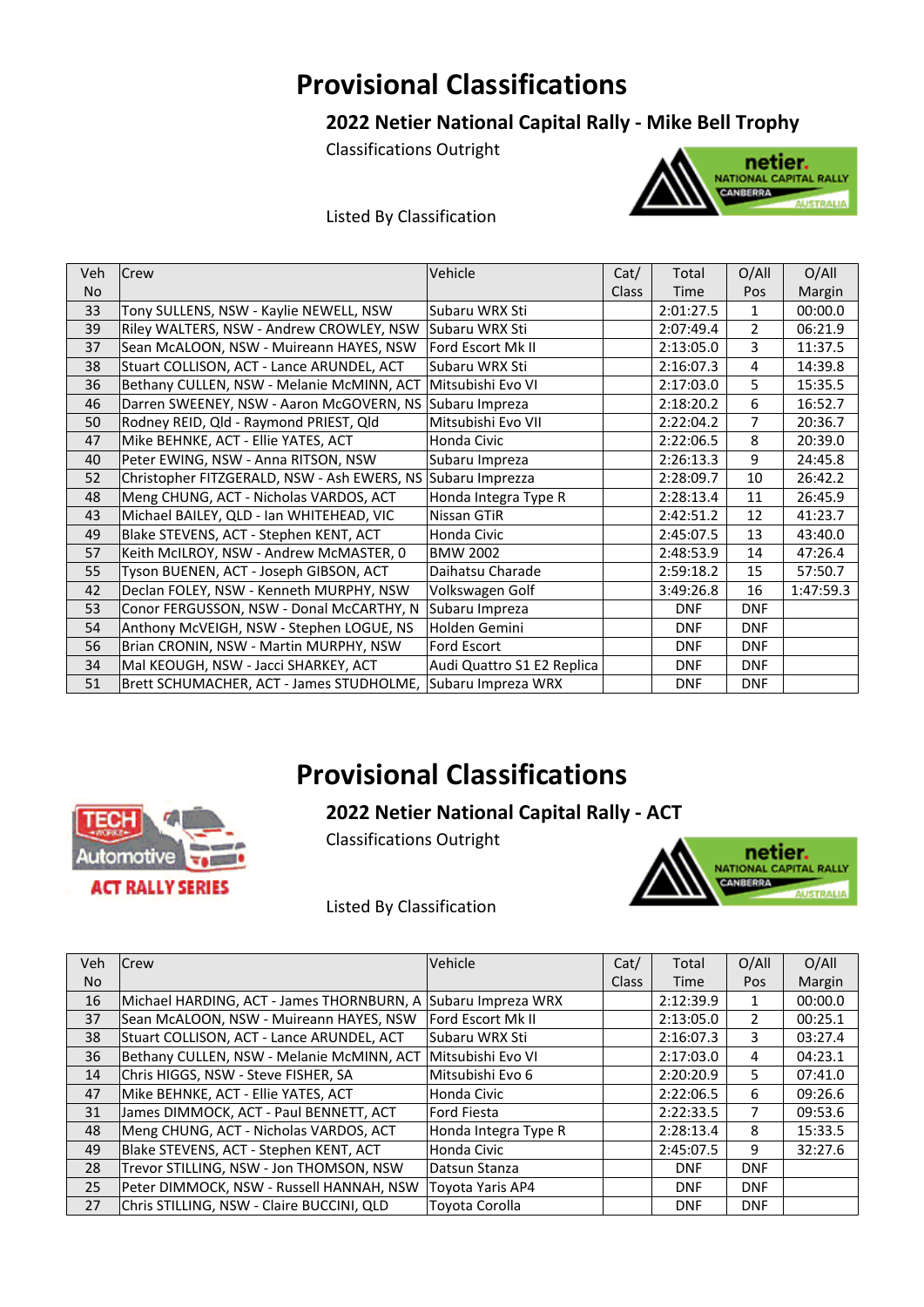

**2022 Netier National Capital Rally ‐ ARC** 

Stage Times Summary

Listed By Classification Listed By Classification



| Veh             | Crew                   | Vehicle                  |       | SS1        | SS <sub>2</sub> | SS <sub>3</sub> | SS4        | SS5               | SS6            | SS <sub>7</sub> |             |                |             |
|-----------------|------------------------|--------------------------|-------|------------|-----------------|-----------------|------------|-------------------|----------------|-----------------|-------------|----------------|-------------|
|                 |                        |                          | Cat/  |            |                 |                 |            |                   |                |                 | Pen         | $\geq$ $\circ$ | Progressive |
| $\frac{1}{2}$   |                        |                          | Class | 7.14km     | 18.64km         | 20.72km         | 18.64 km   | 20.72km           | 16.24km        | 7.66km          |             |                | Total       |
|                 | BATES - McCARTHY       | Toyota GR Yaris AP4      |       | 04:30.1    | 12:37.0         | 13:59.7         | 12:25.3    | 15:08.9           | 09:42.8        | 05:12.9         |             |                | 1:13:36.7   |
| $\overline{a}$  | Van GISBERGEN - WESTON | Skoda Fabia R5           |       | 04:34.6    | 12:53.0         | 14:12.5         | 12:43.4    | 15:18.            | 09:57.9        | 05:19.1         |             |                | 1:14:58.5   |
|                 | EVANS - WRIGHT         | Mini Cooper              |       | 04:39.2    | 13:06.5         | 14:15.2         | 12:55.4    | 15:09.6           | 10:56.1        | 05:30.0         |             |                | 1:16:32.0   |
|                 | REEVES - CATFORD       | Hyundai i20N             |       | 04:37.4    | 13:16.2         | 14:33.7         | 12:36.8    | 16:50.9           | 09:59.4        | 05:20.2         |             |                | 1:17:14.6   |
| $\frac{8}{18}$  | GILL - BESSEL          | Subaru WRX Sti           |       | 04:40.7    | 13:14.8         | 14:53.1         | 13:10.8    | 16:01.1           | 10:31.4        | 05:34.3         | 00:10.0     |                | 1:18:16.2   |
| $\overline{17}$ | LUFF-LUFF              | Subaru WRX Sti           |       | 04:58.0    | 13:43.7         | 14:53.9         | 13:27.7    | $\infty$<br>16:51 | ົ<br>10:33.    | œ<br>05:42      |             |                | 1:20:11.1   |
| 15              | WILKINS - GLEESON      | Mitsubishi Evo IX        |       | 04:49.3    | 13:30.8         | 15:16.4         | 13:51.3    | 17:07.            | 10:35.8        | o<br>05:47      |             |                | 1:20:57.8   |
|                 | CLARKE - PRESTON       | Ford Fiesta R5           |       | 04:48.6    | 13:16.8         | 15:22.0         | 13:42.4    | 17:46.8           | 10:30.4        | ᡋᢩ<br>05:33.    |             |                | 1:21:00.9   |
|                 | ANEAR - SARANDIS       | Ford Fiesta R5           |       | 04:36.2    | 13:26.9         | 17:56.2         | 13:03.5    | 16:19.3           | 10:16.4        | 05:31.2         |             |                | 1:21:09.7   |
| 25              | DIMMOCK - HANNAH       | Toyota Yaris AP4         |       | 04:55.0    | 13:58.9         | 15:12.1         | 13:56.3    | 17:18.7           | 11:00.0        | 05:42           |             |                | 1:22:03.1   |
| 16              | HARDING - THORNBURN    | Subaru Impreza WRX       |       | 05:00.1    | 13:59.3         | 15:32.6         | 13:36.3    | 17:39.7           | 10:43.6        | 05:42.2         |             |                | 1:22:13.8   |
| 20              | TYLER - ADMIRAL        | Mitsubishi Magna         |       | 05:06.2    | 13:55.3         | 15:25.6         | 13:46.9    | 19:01.5           | 11:19.5        | 06:04.8         |             |                | 1:24:39.8   |
| 22              | BUSTARD - BIGGAR       | Mitsubishi Evo           |       | 05:09.3    | 14:11.3         | 15:31.7         | 14:25.6    | 17:31.2           | 11:57.1        | 05:55.3         |             |                | 1:24:41.5   |
|                 | DALTON - MOSCAT        | Toyota Yaris AP4         |       | 04:38.6    | 13:16.0         | 14:43.4         | 12:58.9    | 25:08.9#          | 10:12.6        | 05:46.6         |             |                | 1:26:45.0   |
| 31              | DIMMOCK - BENNET       | Ford Fiesta              |       | 05:23.0    | 14:54.4         | 16:27.9         | 15:05.0    | 18:26.0           | 11:59.9        | 06:38.2         |             |                | 1:28:54.4   |
| 24              | RIDGE - BONSER         | Citroen DS3 R3T          |       | 05:13.9    | 14:49.3         | 15:59.4         | 16:03.0    | 19:44.0           | 12:11.8        | 06:30.6         |             |                | 1:30:32.0   |
| 23              | JANSEN - JANSEN        | Mitsubishi Evo 6         |       | 05:36.7    | 15:12.1         | 16:31.5         | 15:15.4    | 19:26.7           | 12:06.4        | 06:27           |             |                | 1:30:35.9   |
| 28              | STILLING - THOMSON     | Datsun Stanza            |       | 05:41.3    | 16:12.5         | 17:01.6         | 15:44.7    | 18:37.2           | 11:57.8        | 4<br>06:22.     |             |                | 1:31:37.5   |
| $\overline{14}$ | HIGGS - FISHER         | Mitsubishi Evo 6         |       | 05:02.6    | 20:16.3         | 24:53.1#        | 13:36.9    | 16:36.2           | 10:51.8        | 05:43.7         |             |                | 1:37:00.6   |
| 29              | SPALDING - JOHNSON     | Subaru RS                |       | 05:42.7    | 15:31.2         | 17:14.5         | 16:10.0    | 23:31.8           | 12:18.4        | 07:02.4         |             |                | 1:37:31.0   |
| 13              | DOWEL - WEBB           | Hyundai i20 G4           |       | 04:42.7    | 22:37.0#        | 23:59.7#        | 14:27.9    | 17:44.4           | 10:47.8        | 05:45.4         | Q<br>00:05. |                | 1:40:09.9   |
| 32              | GRIFFIN-STEPHENS       | Toyota Celica            |       | 06:10.2    | 16:52.9         | 18:20.7         | 17:53.7    | 21:02.0           | 13:51.9        | 07:24.0         |             |                | 1:41:35.4   |
|                 | BATES - McLOUGHLIN     | Toyota GR Yaris AP4      |       | 04:33.7    | 12:46.0         | 14:10.3         | 12:25.5    | 25:08.9#          | 19:42.8#       | ن<br>15:12      |             |                | 1:44:00.1   |
|                 | WINDUS - BRKIC         | Ford Fiesta              |       | 04:46.3    | 14:47.1         | 23:59.7#        | 14:20.5    | 18:49.1           | 19:42.8#       | 15:12.9#        |             |                | 1:51:38.4   |
|                 | QUINN-WINWOOD-SMITH    | Hyundai i20              |       | 04:36.4    | 26:31.1         | 18:35.8         | 12:49.2    | 42:20.6           | 11:43.6        | 05:28.9         | 01:20.0     |                | 2:03:25.6   |
| $\overline{0}$  | CAREY-FORD             | Mitsubishi Evo 9         |       | 14:40.7#   | 23:14.8#        | 24:53.1#        | 13:43.3    | 36:01.5           | 11:13.0        | 05:45.3         |             |                | 2:09:31.7   |
| 30              | HENRY - JOHNSSON       | Subaru WRX Sti           |       | 05:22.4    | 14:44.9         | 24:53.1#        | 23:10.8#   | 26:01.1#          | 20:31.4#       | 15:34.3#        |             |                | 2:10:18.0   |
| 11              | PEDDER - RANDEL        | Renault Clio             |       | 04:53.6    | 22:37.0#        | 23:59.7#        | 22:25.3#   | 25:08.9#          | 19:42.8#       | 15:12.9#        |             |                | 2:14:00.2   |
| 27              | STILLING - BUCCIN      | Toyota Corolla           |       | 05:28.2    | 15:07.3         | 16:14.1         | 15:06.1    | $\overline{5}$    | <b>ME</b>      | DNF             |             |                | ă           |
| $\overline{21}$ | WILLIAMS-JONES         | Ford Fiesta R2T          |       | 07:05.2    | )<br>Σ          | i<br>Σ          | DNF        | y<br>D            | ă              | DNF             |             |                | ا<br>آ      |
| $\overline{12}$ | HOY-ALLEN              | Mitsubishi Lancer Evo VI |       | DNS        | DNS             | DNS             | DNS        | SNO               | DNS            | DNS             |             |                | <b>SNO</b>  |
| 26              | PETERSON - NEWTON      | Daihatsu Charade         |       | <b>DNF</b> | <b>SPI</b>      | i<br>K          | <b>DNF</b> | <b>SPI</b>        | $\overline{5}$ | <b>DNF</b>      |             |                | y<br>D      |
|                 |                        |                          |       |            |                 |                 |            |                   |                |                 |             |                |             |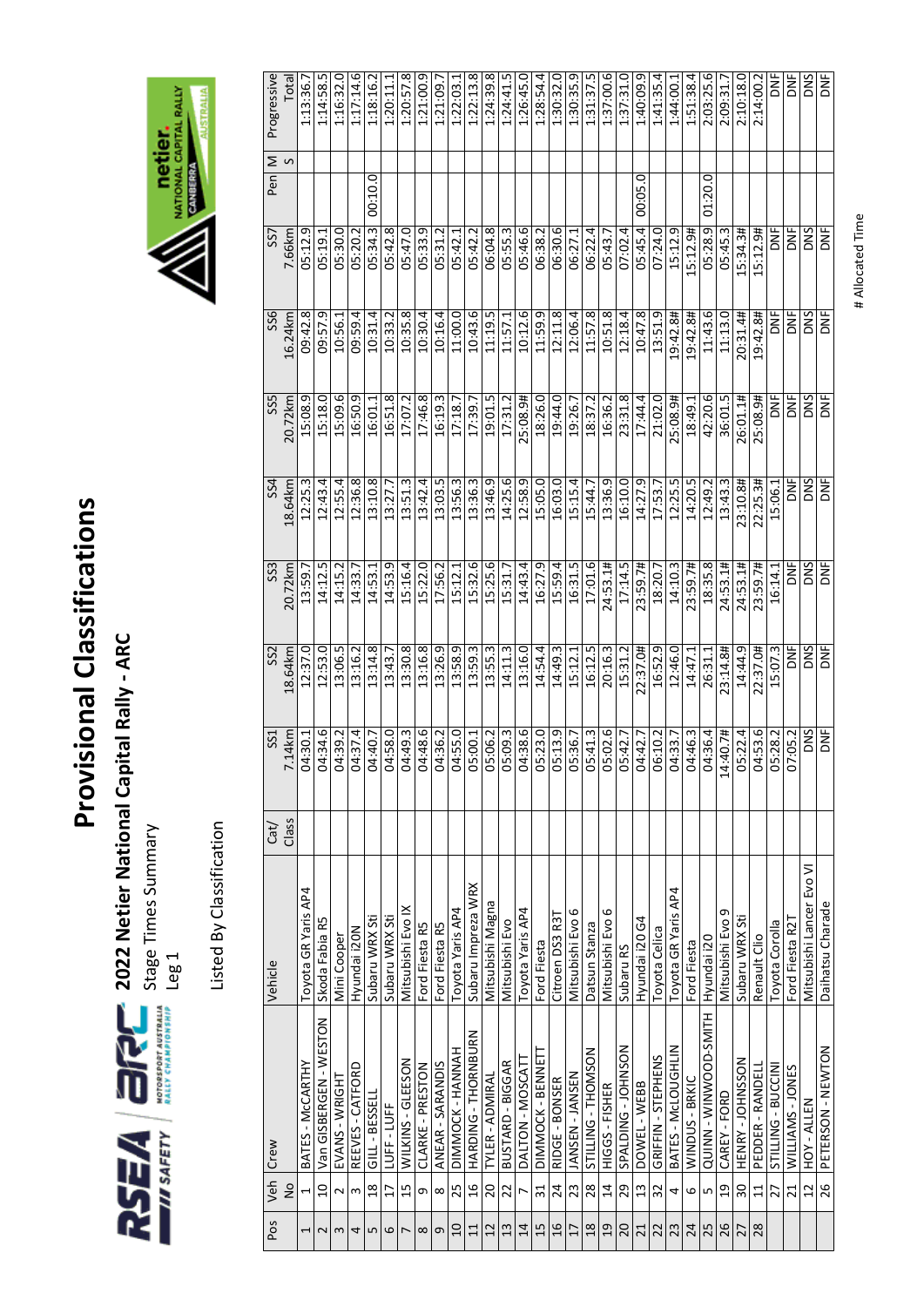

**2022 Netier National Capital Rally ‐ ARC** 

Stage Times Summary

Listed By Classification Listed By Classification



| Pos                      |                          | Veh Crew                   | Vehicle                 | Cat   | SS <sub>8</sub> | SS <sub>9</sub> | SS10       | SS11           | SS12        | SS13      | Pen | Σ            | Progressive                                                |
|--------------------------|--------------------------|----------------------------|-------------------------|-------|-----------------|-----------------|------------|----------------|-------------|-----------|-----|--------------|------------------------------------------------------------|
|                          | $\frac{1}{2}$            |                            |                         | Class | 6.65 km         | 19.43km         | 10.63km    | 6.65km         | 19.43km     | 10.63km   |     | $\mathsf{S}$ | Total                                                      |
| $\overline{\phantom{0}}$ | $\overline{\phantom{0}}$ | BATES - McCARTHY           | Toyota GR Yaris AP4     |       | 04:02.0         | 12:42.5         | 06:52.0    | 03:56.4        | 12:16.2     | 06:44.8   |     |              | 2:00:10.6                                                  |
| $\overline{\mathsf{c}}$  | $\overline{a}$           | Van GISBERGEN - WESTON     | Skoda Fabia R5          |       | 04:07.7         | 12:44.5         | 06:53.9    | 03:55.9        | 12:14.6     | 06:42.1   |     |              | 2:01:37.2                                                  |
| $\boldsymbol{\omega}$    | $\omega$                 | REEVES - CATFORD           | Hyundai i20N            |       | 04:00.0         | 12:44.3#        | 06:57.2    | 03:53.9        | 12:18.0     | 06:47.0   |     |              | 2:03:55.0                                                  |
| 4                        | $\frac{8}{3}$            | GILL - BESSELL             | Subaru WRX Sti          |       | 04:19.9         | 13:40.2#        | 07:24.3    | 04:08.0        | 13:15.9     | 07:17.0   |     |              | 2:08:21.5                                                  |
| LN.                      | G                        | CLARKE - PRESTON           | Ford Fiesta R5          |       | 04:15.3         | 13:22.6#        | 07:15.3    | 04:08.1        | 12:52.5     | 07:06.9   |     |              | 2:10:01.6                                                  |
| 6                        | 15                       | WILKINS - GLEESON          | Mitsubishi Evo IX       |       | 04:31.9         | 13:46.6#        | 07:15.5    | 04:10.8        | 13:24.7     | 07:19.4   |     |              | 2:11:26.                                                   |
| $\overline{ }$           | $\overline{ }$           | DALTON - MOSCATT           | Toyota Yaris AP4        |       | 04:07.3         | 12:57.3         | 07:12.3    | 03:59.6        | 12:35.8     | 06:58.3   |     |              | 2:14:35.6                                                  |
| $\infty$                 | 22                       | BUSTARD - BIGGAR           | Mitsubishi Evo          |       | 04:24.6         | 13:59.0         | 07:42.6    | 04:19.4        | 13:40.3     | 07:38.8   |     |              | 2:16:26.2                                                  |
| G                        | 20                       | TYLER - ADMIRAL            | Mitsubishi Magna        |       | 04:35.8         | 14:37.9         | 07:59.2    | 04:30.4        | 14:09.2     | 07:54.0   |     |              | 2:18:26.3                                                  |
| $\overline{10}$          | $\frac{16}{1}$           | HARDING - THORNBURN        | Subaru Impreza WRX      |       | 04:29.6         | 13:44.6         | 14:15.7    | 04:21.5        | 13:34.7     | 07:34.4   |     |              | 2:20:14.3                                                  |
| 11                       | 24                       | RIDGE - BONSER             | Citroen DS3 R3T         |       | 04:40.0         | 14:35.6         | 07:46.7    | 04:34.5        | 14:17.6     | 08:01.8   |     |              | $2:24:28$ .                                                |
| 12                       | $\overline{1}$           | HIGGS - FISHER             | Mitsubishi Evo 6        |       | 04:23.8         | 13:45.8         | 07:31.9    | 04:17.3        | 13:21.5     | 07:19.1   |     |              | 2:27:40.0                                                  |
| 13                       | $\mathfrak{u}$           | DOWEL - WEBB               | Hyundai i20 G4          |       | 04:13.6         | 14:07.9         | 07:20.1    | 04:05.9        | 13:01.4     | 07:12.4   |     |              | 2:30:11.2                                                  |
| 14                       | $\overline{31}$          | DIMMOCK - BENNET           | Ford Fiesta             |       | 04:52.2         | 15:31.2         | 08:34.8    | 04:53.7        | 19:47.2     | 08:18.2   |     |              | 2:30:51.                                                   |
| 15                       | 23                       | JANSEN - JANSEN            | Mitsubishi Evo 6        |       | 08:00.3         | 15:24.4         | 08:20.3    | 04:45.3        | 15:42.9     | 08:34.6   |     |              | 2:31:23.7                                                  |
| $\frac{1}{6}$            | 4                        | BATES - McLOUGHLIN         | Toyota GR Yaris AP4     |       | 04:09.1         | 13:00.6#        | 06:59.7    | 04:00.8        | 12:40.8     | 06:49.2   |     |              | 2:31:40.3                                                  |
| $\overline{17}$          | 29                       | SPALDING - JOHNSON         | Subaru RS               |       | 04:59.9         | 16:29.4         | 11:18.9    | 05:18.1        | 16:02.8     | 08:56.2   |     |              | 2:40:36.3                                                  |
| $18$                     |                          | WINDUS - BRKIC             | Ford Fiesta             |       | 04:25.9         | 13:53.4         | 07:06.3    | 04:07.4        | 14:04.6     | 07:04.6   |     |              | 2:42:20.6                                                  |
| 29                       | დ $ $ ი                  | <b>QUINN-WINWOOD-SMITH</b> | Hyundai i20             |       | 04:11.4         | 12:54.5         | 07:06.0    | 04:01.6        | 12:41.9     | 06:56.7   |     |              | 2:51:17.7                                                  |
| 20                       | 32                       | GRIFFIN - STEPHENS         | Toyota Celica           |       | 05:58.2         | 23:30.6         | 10:05.7    | 05:31.4        | 17:48.0     | 09:38.2   |     |              | 2:54:07.5                                                  |
| $\overline{21}$          | $\overline{a}$           | CAREY - FORD               | Mitsubishi Evo 9        |       | 04:20.9         | 13:36.4         | 07:30.4    | 04:14.6        | 13:29.6     | 07:39.4   |     |              | 3:00:23.0                                                  |
| 22                       | $\overline{30}$          | HENRY - JOHNSSON           | Subaru WRX St           |       | 04:42.9         | 14:57.0         | 08:16.9    | 04:30.2        | 14:09.5     | 07:44.8   |     |              | 3:04:39.3                                                  |
|                          | 28                       | STILLING - THOMSON         | Datsun Stanza           |       | 04:51.2         | 15:23.0         | 08:30.0    | 05:01.4        | 15:24.0     |           |     |              | $\overline{\overline{\overline{\overline{\overline{z}}}}}$ |
|                          | $\overline{11}$          | PEDDER - RANDELI           | Renault Clio            |       | 04:23.8         | 13:32.3         | 10:43.4    | ξ              | yc          | ă         |     |              | )<br>Ma                                                    |
|                          | $\overline{17}$          | LUFF-LUFF                  | Subaru WRX Sti          |       | 04:22.4         | 13:50.0#        | ŠΕ         | ă              | ă           | ă         |     |              | <b>DAF</b>                                                 |
|                          | $\sim$                   | EVANS - WRIGHT             | Mini Cooper             |       | 04:09.3         | }<br>No         | <b>ME</b>  | i<br>K         | <b>MG</b>   | ă         |     |              | bNF                                                        |
|                          | $\infty$                 | ANEAR - SARANDIS           | Ford Fiesta R5          |       | 04:09.6         | <b>SPI</b>      | <b>ME</b>  | )<br>동         | )<br>이      | <b>SP</b> |     |              | <b>NF</b>                                                  |
|                          | $\overline{1}$           | HOY-ALLEN                  | Mitsubishi Lancer Evo V |       | <b>SNG</b>      | <b>SNO</b>      | <b>DNS</b> | SNO            | <b>SIVO</b> | SNO       |     |              | <b>SNO</b>                                                 |
|                          | $\overline{21}$          | WILLIAMS-JONES             | Ford Fiesta R21         |       | <b>DNF</b>      | <b>MA</b>       | yr         | ă              | <b>MA</b>   | ă         |     |              | ă                                                          |
|                          | 25                       | DIMMOCK - HANNAH           | Toyota Yaris AP4        |       | <b>DNF</b>      | ă               | <b>MG</b>  | ă              | ă           | ă         |     |              |                                                            |
|                          | 26                       | PETERSON - NEWTON          | Daihatsu Charade        |       | <b>DNF</b>      | )<br>이          | <b>SP</b>  | Ξ              | )<br>Ma     | ă         |     |              |                                                            |
|                          | 27                       | STILLING - BUCCINI         | Toyota Corolla          |       | <b>DNF</b>      | <b>MG</b>       | y<br>D     | $\overline{5}$ | y<br>S      | ă         |     |              | <b>MA</b>                                                  |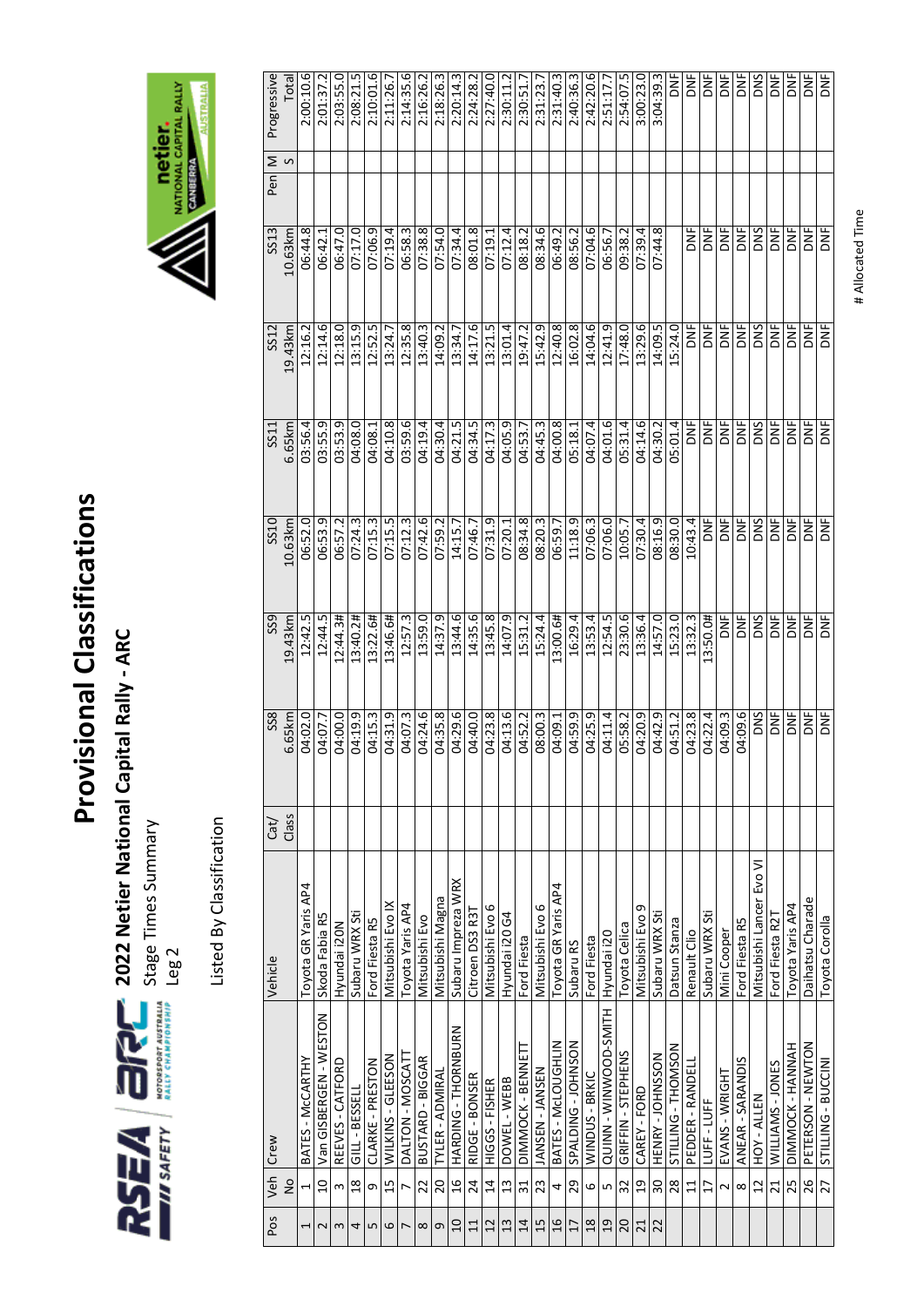

2022 Netier National Capital Rally - NSWRC **2022 Netier National Capital Rally ‐ NSWRC** 

Stage Times Summary Stage Times Summary<br>Leg 1 Listed By Classification Listed By Classification



| Pos             |                | Veh Crew                        | Vehicle                   | Cat/  | SS <sub>1</sub> | SS2     | SS3        | SS4      | SS5      | SS6        | SS7       | Pen     | Σ | Progressive |
|-----------------|----------------|---------------------------------|---------------------------|-------|-----------------|---------|------------|----------|----------|------------|-----------|---------|---|-------------|
|                 | $\frac{1}{2}$  |                                 |                           | Class | $.14$ km        | 18.64km | 20.72km    | 18.64 km | 20.72km  | 16.24km    | 7.66km    |         | S | Total       |
|                 | $\frac{8}{18}$ | GILL - BESSEL                   | Subaru WRX Sti            |       | 04:40.7         | 13:14.8 | 14:53.1    | 13:10.8  | 16:01.1  | 10:31.4    | 05:34.3   | 00:10.0 |   | 1:18:16.2   |
|                 | 33             | SULLENS - NEWELL                | Subaru WRX Sti            |       | 04:50.8         | 13:21.3 | 14:46.7    | 13:54.7  | 16:22.0  | 10:28.0    | 05:47.6   |         |   | 1:19:31.1   |
| 3               | $\frac{1}{2}$  | LUFF-LUFF                       | Subaru WRX Sti            |       | 04:58.0         | 13:43.7 | 14:53.9    | 13:27.7  | 16:51.8  | 10:33.2    | 05:42.8   |         |   | 1:20:11     |
| 4               | 15             | WILKINS - GLEESON               | Mitsubishi Evo IX         |       | 04:49.3         | 13:30.8 | 5:16.4     | 13:51.3  | 17:07.2  | 0.35.8     | 05:47.0   |         |   | 1:20:57.8   |
| ഥ               | 25             | DIMMOCK - HANNAH                | Toyota Yaris AP4          |       | 04:55.0         | 13:58.9 | 15:12.1    | 13:56.3  | 17:18.7  | 11:00.0    | 05:42.1   |         |   | 1:22:03.1   |
| $\circ$         | 16             | HARDING - THORNBURN             | Subaru Impreza WRX        |       | 05:00.1         | 13:59.3 | 5:32.6     | 13:36.3  | 17:39.7  | 0:43.6     | 05:42.2   |         |   | 1:22:13.8   |
|                 | 39             | WALTERS - CROWLEY               | Subaru WRX Sti            |       | 05:05.5         | 14:19.2 | 15:05.3    | 14:34.7  | 17:54.1  | 11:02.2    | 05:58.4   | 00:30.0 |   | 1:24:29.4   |
| $\infty$        | $\overline{1}$ | DALTON-MOSCATT                  | Toyota Yaris AP4          |       | 04:38.6         | 13:16.0 | 14:43.4    | 12:58.9  | 25:08.9# | 0:12.6     | 05:46.6   |         |   | 1:26:45.0   |
| 9               | 37             | McALOON - HAYES                 | Ford Escort Mk I          |       | 04:59.7         | 14:00.9 | 15:22.0    | 18:13.5  | 17:31.9  | 11:18.1    | 06:07.2   | 00:10.0 |   | 1:27:43.3   |
| $\overline{a}$  | 35             | WILLS - BAKER                   | Subaru WRX Sti            |       | 05:15.8         | 14:55.7 | 16:06.7    | 5:33.    | 18:22.9  | 11:34.7    | 06:16.5   |         |   | : 28:06.0   |
| 11              | 38             | COLLISON - ARUNDEL              | Subaru WRX Sti            |       | 05:22.4         | 14:40.4 | 16:02.3    | 15:29.2  | 18:53.5  | 11:47.2    | 06:28.4   |         |   | 1:28:43.4   |
| $\overline{c}$  | 31             | DIMMOCK - BENNETT               | Ford Fiesta               |       | 05:23.0         | 14:54.4 | 16:27.9    | 15:05.0  | 18:26.0  | 11:59.9    | 06:38.2   |         |   | 1:28:54.4   |
| $\mathfrak{u}$  | 36             | CULLEN - McMINN                 | Mitsubishi Evo VI         |       | 05:09.7         | 14:33.8 | 15:43.8    | 15:39.1  | 20:23.1  | 11:46.0    | 06:14.8   |         |   | 1:29:30.3   |
| $\overline{1}$  | 24             | RIDGE - BONSER                  | Citroen DS3 R3T           |       | 05:13.9         | 14:49.3 | 15:59.4    | 16:03.0  | 19:44.0  | 12:11.8    | 06:30.6   |         |   | 1:30:32.0   |
| $\frac{15}{1}$  | 46             | SWEENEY - McGOVERN              | Subaru Impreza            |       | 5:34.8          | 15:02.1 | 16:12.5    | 5:14.0   | 1:08.6#  | 11:32.2    | 16:09.7   | 01:15.0 |   | :32:08.9    |
| $\overline{16}$ | $\overline{a}$ | EWING - RITSON                  | Subaru Impreza            |       | 05:48.4         | 15:46.7 | 17:17.7    | 17:14.5  | 20:36.1  | 12:54.0    | 06:51.2   |         |   | 1:36:28.6   |
| 17              | 14             | HIGGS - FISHER                  | Mitsubishi Evo 6          |       | 05:02.6         | 20:16.3 | 24:53.1#   | 13:36.9  | 16:36.2  | 10:51.8    | 05:43.7   |         |   | 1:37:00.6   |
| 18              | 43             | BAILEY - WHITEHEAD              | Nissan GTIR               |       | 06:30.0         | 17:41.1 | 19:07.1    | 18:37.4  | 21:08.6  | 14:05.9    | 07:35.4   |         |   | 1:44:45.5   |
| $\overline{19}$ | $\overline{5}$ | QUINN-WINVOOD-SMITH Hyundai i20 |                           |       | 04:36.4         | 26:31.1 | 18:35.8    | 12:49.2  | 42:20.6  | 11:43.6    | 05:28.9   | 01:20.0 |   | 2:03:25.6   |
| 20              | 42             | FOLEY - MURPHY                  | Volkswagen Golf           |       | 05:57.2         | 16:11.9 | 18:08.0    | 17:58.5  | 41:42.9  | 20:31.4#   | 15:34.3#  | 00:05.0 |   | 2:16:09.2   |
|                 | 27             | STILLING - BUCCINI              | Toyota Corolla            |       | 05:28.2         | 5:07.3  | 16:14.     | 5:06.1   | ž        | ž          | ž         |         |   | ž           |
|                 | 34             | KEOUGH - SHARKEY                | Audi Quattro S1 E2 Replic |       | 05:01.0         | 13:44.0 | 15:01.1    | 14:34.5  | žΞ       | i<br>Κ     | ž         |         |   | ž           |
|                 | 45             | STEWART - WILLIAMSON            | Subaru WRX Sti            |       | 05:57.8         | 16:14.4 | 17:48.5    | 16:41.0  | )<br>Σ   | ă          | i<br>Zo   |         |   | y<br>DN     |
|                 | 41             | GORST-GORST                     | Datsun P510               |       | 05:58.5         | bk<br>B | <b>DNF</b> | DNF      | y<br>DN  | NF<br>S    | <b>ME</b> |         |   | y<br>DN     |
|                 | 26             | PETERSON - NEWTON               | Daihatsu Charade          |       | <b>DNF</b>      | )<br>Σ  | <b>D</b>   | DNF<br>O | žΕ       | <b>SKE</b> | ăΝΕ       |         |   | ă           |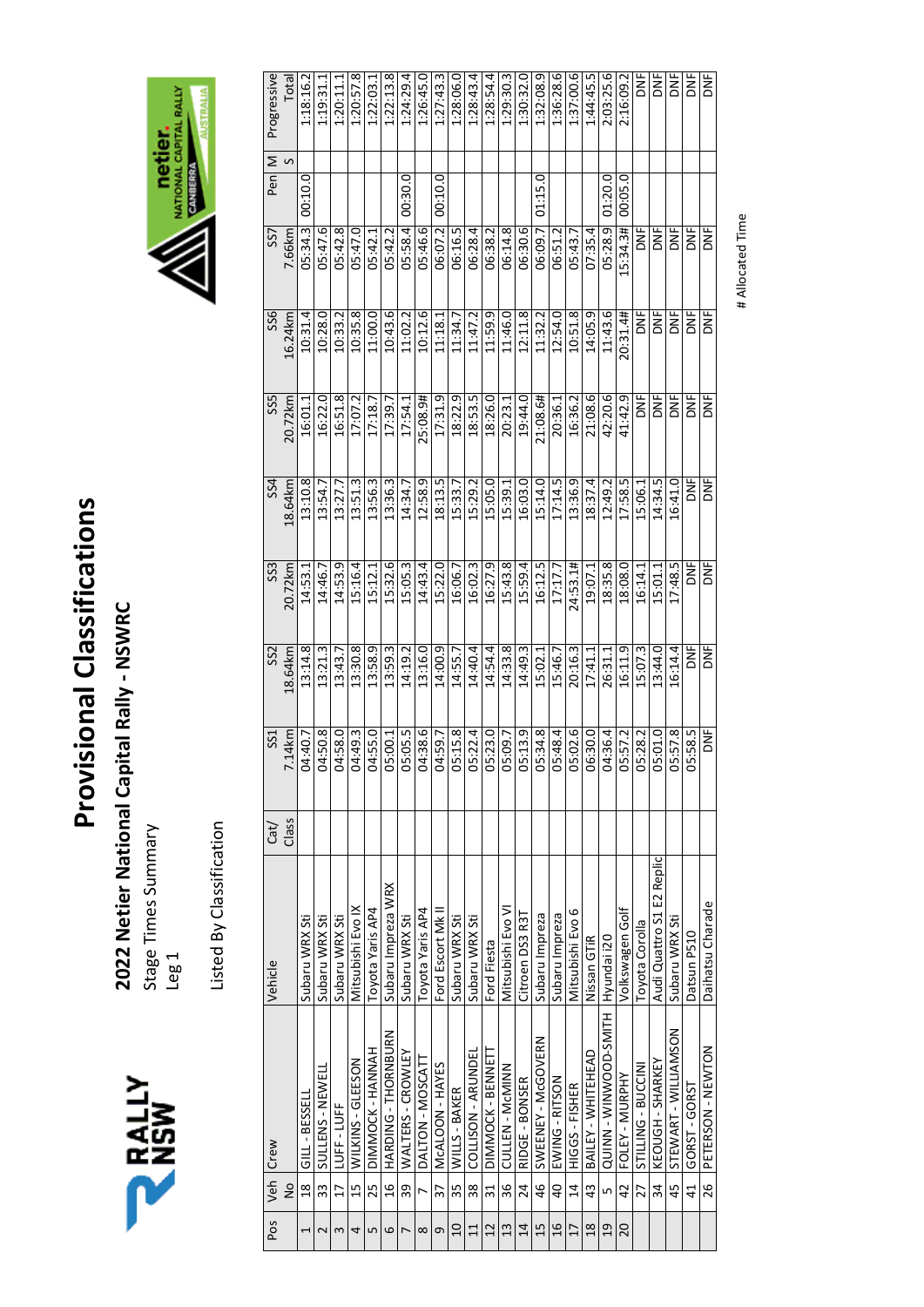

Stage Times Summary Stage Times Summary<br>Leg 2

RALLY

Listed By Classification Listed By Classification



| SS <sub>9</sub><br>19.43km<br>SS <sub>8</sub><br>6.65km<br>Class<br>Cat/ |            |           | SS10<br>10.63km | 6.65km<br>SS11 | SS12<br>19.43km | Progressive<br>Σ<br>S<br>Pen |
|--------------------------------------------------------------------------|------------|-----------|-----------------|----------------|-----------------|------------------------------|
|                                                                          | 04:19.9    | 13:40.2#  | 07:24.3         | 04:08.0        | 13:15.9         | 2:01:04.5                    |
| 04:14.6                                                                  |            | 13:18.2   | 07:18.2         | 04:07.1        | 12:58.3         | 2:01:27.5                    |
| 04:31.9                                                                  |            | 13:46.6#  | 07:15.5         | 04:10.8        | 13:24.7         | 2:04:07.3                    |
| 04:07.3                                                                  |            | 12:57.3   | 07:12.3         | 03:59.6        | 12:35.8         | 2:07:37.3                    |
| 04:25.2                                                                  |            | 13:46.0   | 07:28.4         | 04:18.3        | 13:22.1         | 2:07:49.4                    |
|                                                                          | 04:29.6    | 13:44.6   | 14:15.7         | 04:21.5        | 13:34.7         | 2:12:39.9                    |
| 04:36.8                                                                  |            | 14:28.1   | 07:56.1         | 04:28.4        | 13:52.3         | 2:13:05.0                    |
| 04:52.6                                                                  |            | 15:05.9   | 08:09.3         | 04:43.6        | 14:32.5         | 2:16:07.3                    |
| 04:40.0                                                                  |            | 14:35.6   | 07:46.7         | 04:34.5        | 14:17.6         | 2:16:26.4                    |
| 04:54.4                                                                  |            | 15:18.4   | 08:19.9         | 04:33.2        | 14:26.8         | 2:17:03.0                    |
| 04:47.2                                                                  |            | 14:18.8   | 08:07.3         | 04:38.9        | 14:19.1         | 2:18:20.2                    |
| 04:23.8                                                                  |            | 13:45.8   | 07:31.9         | 04:17.3        | 13:21.5         | 2:20:20.9                    |
| 04:52.2                                                                  |            | 15:31.2   | 08:34.8         | 04:53.7        | 19:47.2         | 2:22:33.5                    |
| 05:11.4                                                                  |            | 15:33.8   | 08:34.0         | 05:02.1        | 15:23.4         | 2:26:13.3                    |
| 05:32.5                                                                  |            | 17:21.7   | 11:51.1         | 05:34.0        | 17:46.4         | 2:42:51.2                    |
|                                                                          | 04:11.4    | 12:54.5   | 07:06.0         | 04:01.6        | 12:41.9         | 2:44:21.0                    |
| 12:06.5                                                                  |            | 28:56.2   | 17:15.5#        | 05:28.1        | 29:31.3         | 3:49:26.8                    |
| 04:22.4                                                                  |            | 13:50.0#  | <b>DNF</b>      | <b>SPE</b>     | y<br>DN         |                              |
|                                                                          | DNF        | <b>ME</b> |                 | <b>ME</b>      | <b>DNF</b>      |                              |
|                                                                          | <b>SP</b>  | ξ         | <b>SKL</b>      | <b>MG</b>      | ξ               |                              |
|                                                                          | DNF        | ا<br>NF   | <b>DATE</b>     | )<br>Σ         | i<br>Κ          |                              |
| Audi Quattro S1 E2 Replic                                                | yc         | yc        | <b>DATE</b>     | ΣE             | ž               |                              |
|                                                                          | yc         | <b>SP</b> | <b>DNF</b>      | ă              | ă               |                              |
|                                                                          | mu<br>S    | )<br>이    | <b>SNE</b>      | <b>SP</b>      | Ĕ               |                              |
|                                                                          | <b>DNF</b> | )<br>Σ    | <b>DANE</b>     | bk<br>S        | <b>B</b>        |                              |
|                                                                          |            |           |                 |                |                 |                              |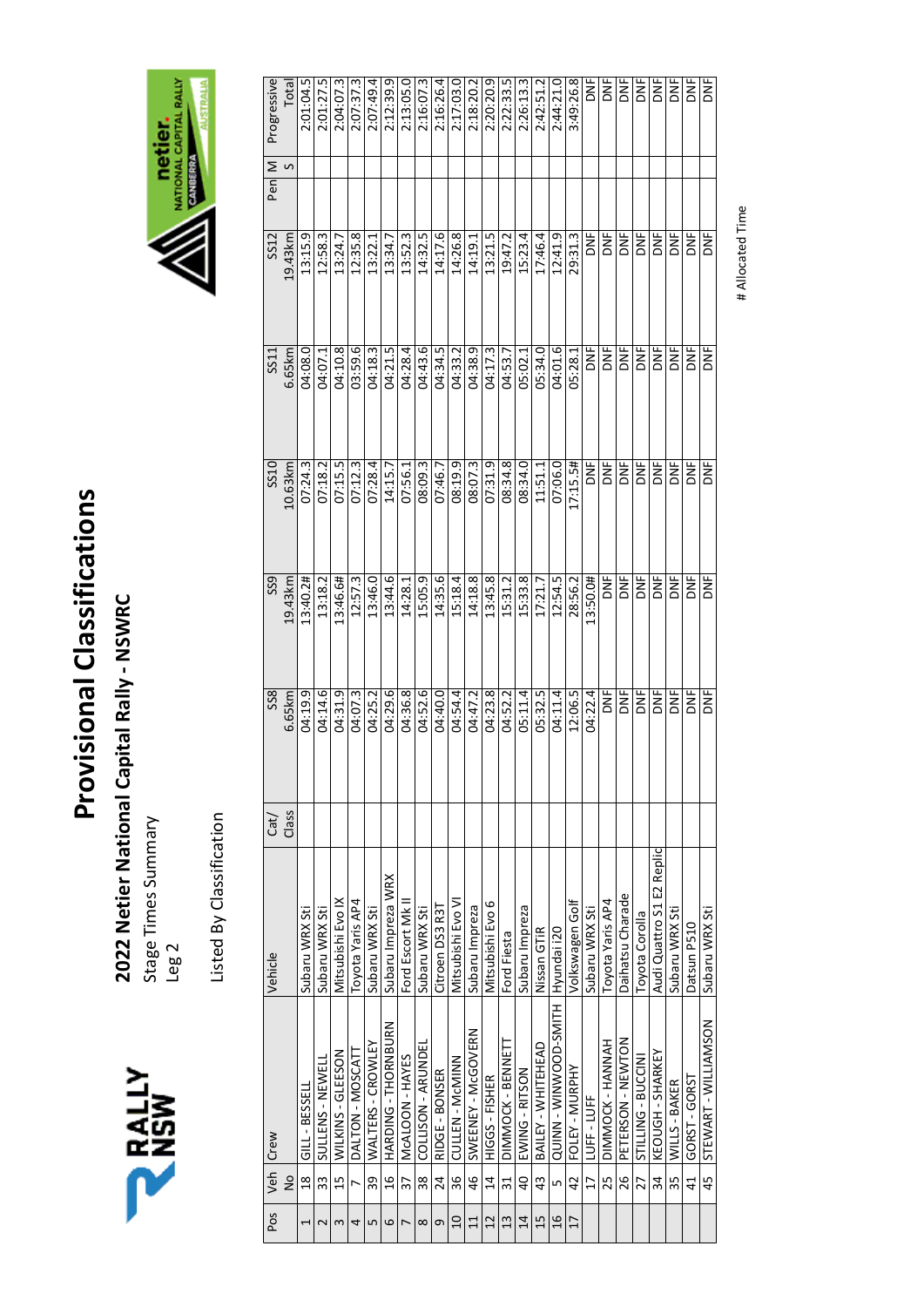

## 2022 Netier National Capital Rally - ECCRS **2022 Netier National Capital Rally ‐ ECCRS**

Stage Times Summary Stage Times Summary<br>Leg 1

Listed By Classification Listed By Classification



| <i>rogressive</i> |               |                      |                     |                       | $\begin{array}{r} \hline \text{Total} \\ \text{1:27:43.3} \\ \text{1:41:35.4} \\ \text{1:44:45.5} \\ \text{2:16:09.2} \\ \hline \end{array}$                                                                                                                                                                                                                                                                     |                           | ă              |
|-------------------|---------------|----------------------|---------------------|-----------------------|------------------------------------------------------------------------------------------------------------------------------------------------------------------------------------------------------------------------------------------------------------------------------------------------------------------------------------------------------------------------------------------------------------------|---------------------------|----------------|
| Pen $\vert$ M     |               | 00:10.0              |                     |                       | 0.05.0                                                                                                                                                                                                                                                                                                                                                                                                           |                           |                |
| SS7               |               |                      |                     |                       | $\frac{7.66km}{06.07.21}$ $\frac{06.07.2}{07.34.34}$ $\frac{07.34.34}{09.34.34}$ $\frac{000}{00}$                                                                                                                                                                                                                                                                                                                |                           | DNF            |
| SS <sub>6</sub>   |               |                      |                     |                       | $\frac{16.24 \text{km}}{11:18.1}$ $\frac{11:18.1}{13:51.9}$ $\frac{14:05.9}{10:31.4#}$ $\frac{14}{10}$                                                                                                                                                                                                                                                                                                           |                           | i<br>K         |
| SSS               |               |                      |                     |                       | $\begin{array}{r l} 20.72km \\ \hline 17:31.9 \\ \hline 21:02.0 \\ \hline 21:08.6 \\ \hline 14:42.9 \\ \hline \end{array}$                                                                                                                                                                                                                                                                                       |                           | y<br>S         |
|                   |               |                      |                     |                       | SS4<br>8.64km<br>18:13.5<br>17:537.4<br>18:37.4<br>17:58.5<br>14:34.5                                                                                                                                                                                                                                                                                                                                            |                           | DNF            |
| SS <sub>3</sub>   |               |                      |                     |                       | $\begin{array}{ c c c c }\hline\hline 20.72km & 1.3233\\ \hline 15.22.0 & 1.32333\\ \hline 18.20.7 & 1.32333\\ \hline 19.07.1 & 1.32333\\ \hline 15.01.1 & 1.53333\\ \hline \end{array}$                                                                                                                                                                                                                         |                           | $\overline{5}$ |
| SS <sub>2</sub>   |               |                      |                     |                       | $\begin{array}{ l l } \hline & \multicolumn{1}{l }{\textbf{8.64km}}\\ \hline \multicolumn{1}{l }{\textbf{14.00.9}} & \multicolumn{1}{l }{\textbf{15.11.9}}\\ \hline \multicolumn{1}{l }{\textbf{16.52.9}} & \multicolumn{1}{l }{\textbf{17.14.1}}\\ \hline \multicolumn{1}{l }{\textbf{16.52.9}} & \multicolumn{1}{l }{\textbf{17.14.1}}\\ \hline \multicolumn{1}{l }{\textbf{16.11.9}} & \multicolumn{1}{l }{\$ |                           | $\overline{5}$ |
| SS <sub>1</sub>   |               |                      |                     |                       | $\frac{1.14 \text{ km}}{1.59.7}$<br>$\frac{1.59.7}{1.59.2}$<br>$\frac{1.59.7}{1.57.2}$<br>$\frac{1.57.2}{1.01.0}$                                                                                                                                                                                                                                                                                                |                           | 58.5           |
| Cat/              | Class         |                      |                     |                       |                                                                                                                                                                                                                                                                                                                                                                                                                  |                           |                |
| /ehicle           |               | Ford Escort Mk II    | oyota Celica        | <b>Jissan GTIR</b>    | olkswagen Golf                                                                                                                                                                                                                                                                                                                                                                                                   | Audi Quattro S1 E2 Replic | Datsun P510    |
|                   |               | 37   McALOON - HAYES | 32 GRIFFIN-STEPHENS | 43 BAILEY - WHITEHEAD | 42 FOLEY - MURPHY                                                                                                                                                                                                                                                                                                                                                                                                | 34 KEOUGH - SHARKEY       | 41 GORST-GORST |
| Pos   Veh   Crew  | $\frac{1}{2}$ |                      |                     |                       |                                                                                                                                                                                                                                                                                                                                                                                                                  |                           |                |
|                   |               |                      |                     |                       |                                                                                                                                                                                                                                                                                                                                                                                                                  |                           |                |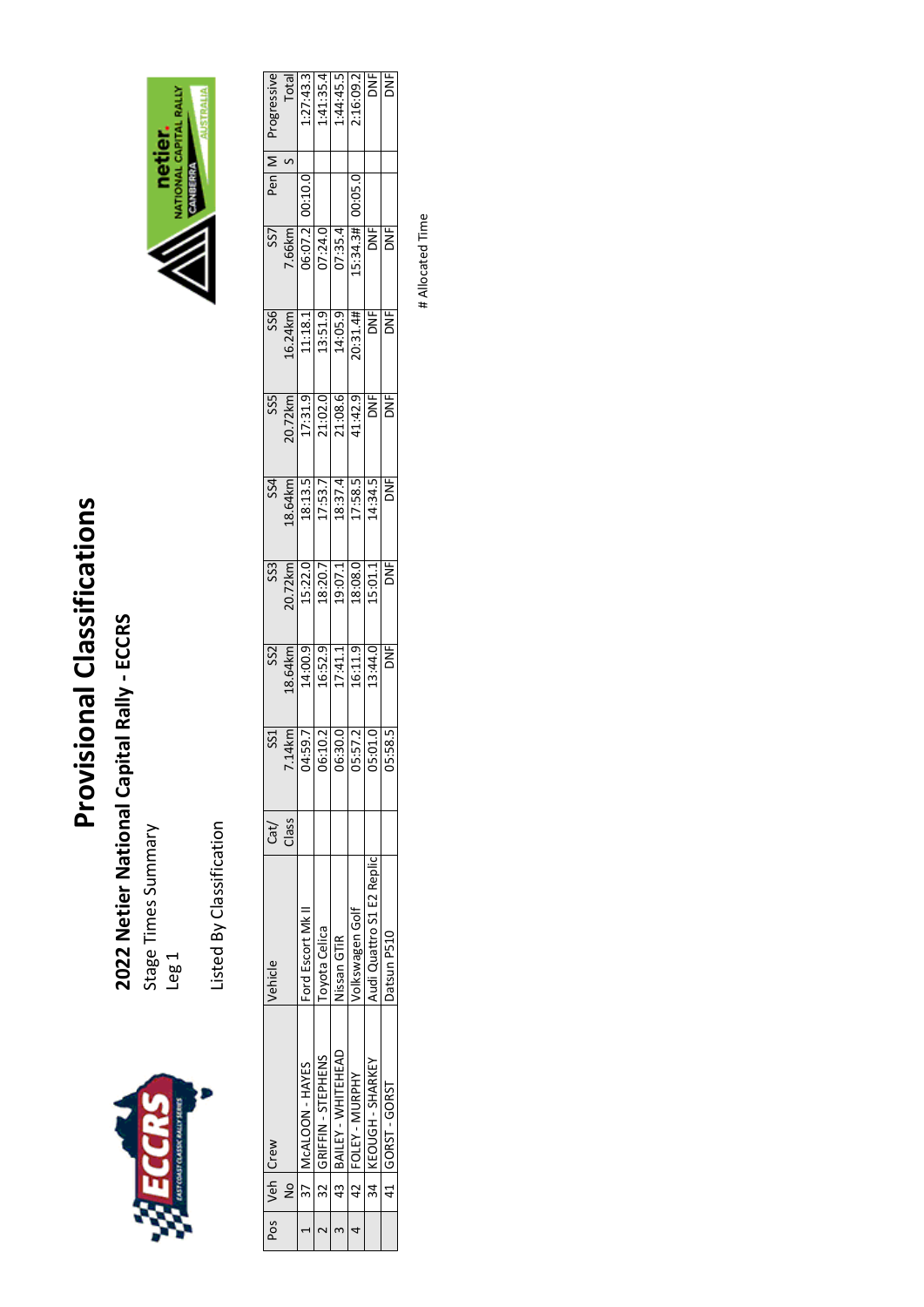

2022 Netier National Capital Rally - ECCRS **2022 Netier National Capital Rally ‐ ECCRS** 

Stage Times Summary Stage Times Summary<br>Leg 2





Listed By Classification Listed By Classification

|   | Pos   Veh   Crew        | Vehicle                   | Cat/  | SS <sub>8</sub>                         | SS <sub>9</sub>                                             |                                                                                                        |                                                                                                      |                                                                                                                    | Pen∣M | <i>rogressive</i>                            |
|---|-------------------------|---------------------------|-------|-----------------------------------------|-------------------------------------------------------------|--------------------------------------------------------------------------------------------------------|------------------------------------------------------------------------------------------------------|--------------------------------------------------------------------------------------------------------------------|-------|----------------------------------------------|
| Ş |                         |                           | Class |                                         |                                                             |                                                                                                        |                                                                                                      |                                                                                                                    |       |                                              |
|   | 43 BAILEY - WHITEHEAD   | Nissan GTIR               |       |                                         |                                                             |                                                                                                        |                                                                                                      |                                                                                                                    |       |                                              |
|   | 32   GRIFFIN - STEPHENS | Toyota Celica             |       | 6.65km<br>05:32.5<br>05:58.2<br>12:06.5 | $\frac{19.43 \text{km}}{17:21.7}$ $\frac{17:21.7}{28:56.2}$ | $\frac{10.63 \text{km}}{11.51.1}$ $\frac{10.63 \text{km}}{10.06.7}$ $\frac{10.63 \text{km}}{10.15.5#}$ | $\begin{array}{r} 3311 \\ 6.65 \text{km} \\ \hline 05:34.0 \\ 05:31.4 \\ \hline 05:38.1 \end{array}$ | $\begin{array}{r} 3512 \\ 3514 \\ \underline{19.43km} \\ 17.46.4 \\ \underline{17.48.0} \\ 29.31.3 \\ \end{array}$ |       | Total<br>2:42:51.2<br>2:44:29.3<br>3:49:26.8 |
|   | 42 FOLEY - MURPHY       | /olkswagen Golf           |       |                                         |                                                             |                                                                                                        |                                                                                                      |                                                                                                                    |       |                                              |
|   | 34   KEOUGH - SHARKEY   | Audi Quattro S1 E2 Replic |       | ă                                       | <b>DNF</b>                                                  | <b>DNF</b>                                                                                             | <b>SP</b>                                                                                            | DNF)                                                                                                               |       | DNF <sub>1</sub>                             |
|   | 41 GORST-GORST          | Datsun P510               |       | i<br>No                                 | )<br>Σ                                                      | <b>DNF</b>                                                                                             | ž                                                                                                    | i<br>K                                                                                                             |       | ă                                            |

# Allocated Time \* Missed Stage # Allocated Time \* Missed Stage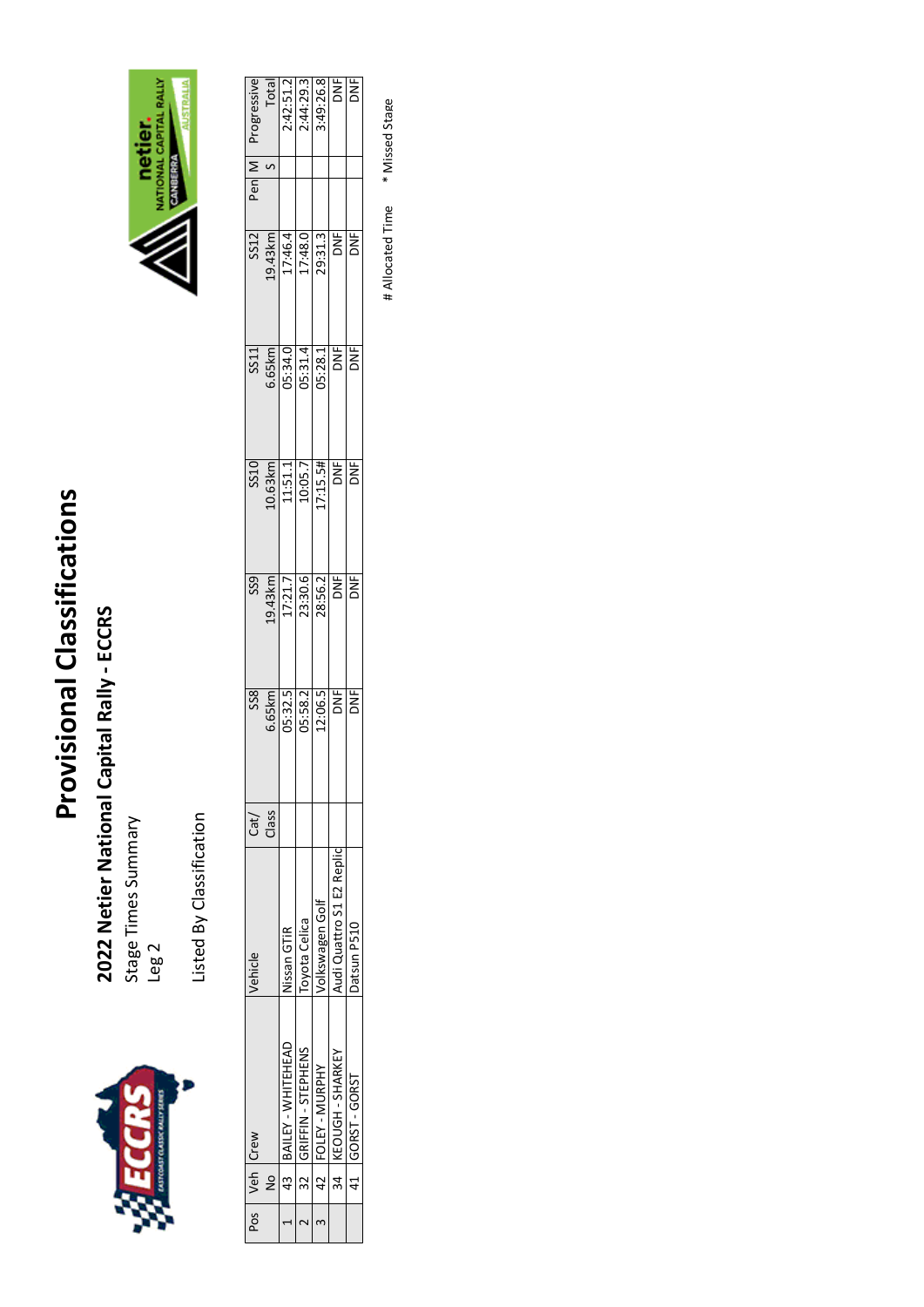# 2022 Netier National Capital Rally - Mike Bell Trophy **2022 Netier National Capital Rally ‐ Mike Bell Trophy**

Stage Times Summary Stage Times Summary<br>Leg 1

Listed By Classification Listed By Classification



| Progressive     | Total         | 1:19:31.         | 1:24:29.          | 1:27:43.                          | 1:28:43.           | 1:29:30.          | 1:32:08.9          | 1:33:55.          | 1:34:25.       | 1:36:28.6      | 1:36:33.           | 1:37:43.3            | 1:39:00.3                                | 1:44:45.5             | 1:51:29.        | 1:51:49.1      | 1:52:04.8               | 2:00:53.         | 2:01:50.9            | 2:16:09.2         | 2:19:31.8     | ž                         |
|-----------------|---------------|------------------|-------------------|-----------------------------------|--------------------|-------------------|--------------------|-------------------|----------------|----------------|--------------------|----------------------|------------------------------------------|-----------------------|-----------------|----------------|-------------------------|------------------|----------------------|-------------------|---------------|---------------------------|
| Σ<br>Pen        |               |                  |                   |                                   |                    |                   |                    |                   |                |                |                    |                      |                                          |                       |                 |                |                         |                  |                      |                   |               |                           |
|                 |               |                  | 00:30.0           | 00:10.0                           |                    |                   | 01:15.             |                   | 0.205.0        |                |                    |                      | 00:30.0                                  |                       |                 | 00:05.0        |                         |                  |                      | 00:05.0           |               |                           |
| SS <sub>7</sub> | 7.66km        | 05:47.6          | 05:58.4           | 06:07.2                           | 06:28.4            | 06:14.8           | 06:09.7            | 06:46.1           | 06:34.5        | 06:51.2        | 06:42.2            | 07:02.8              | 06:58.8                                  | 07:35.4               | 07:03.9         | 07:42.6        | 6. دد د ۱               | 08:31.7          | 15:34.3#             | 15:34.3#          | 15:34.3#      | DNF                       |
| SS6             | 16.24km       | 10:28.0          | 11:02.2           | 11:18.1                           | 11:47.2            | 11:46.0           | 11:32.2            | 12:14.3           | 12:06.9        | 12:54.0        | 12:49.4            | 12:56.8              | 12:49.6                                  | 14:05.9               | 13:03.2         | 13:59.5        | 14:03.8                 | 15:34.6          | 20:31.4#             | 20:31.4#          | 20:31.4#      | e<br>N                    |
| SS5             | 20.72km       | 16:22.0          | 17:54.1           | 17:31.9                           | 18:53.5            | 20:23.1           | 21:08.6#           | 1:08.6#           | 21:08.6#       | 20:36.1        | 21:08.6#           | 21:08.6#             | 21:08.6#                                 | 21:08.6               | 21:08.6#        | 21:08.6#       | 21:08.6#                | 26:01.1#         | 26:01.1#             | 41:42.9           | 26:01.1#      | ž                         |
| 554             | 18.64 km      | 13:54.           | 14:34.7           | 18:13.5                           | 15:29.2            | 15:39.            | 15:14.0            | 16:17.0           | 16:19.6        | 17:14.5        | 16:37.7            | 17:13.               | 16:47.2                                  | 18:37.4               | 18:14.4         | 18:46.         | 18:33.3                 | 23:10.8#         | 23:10.8#             | 17:58.5           | 23:10.8#      | 14:34.5                   |
| SS3             | 20.72km       | 14:46.7          | 5:05.3            | 5:22.0                            | 16:02.3            | 5:43.8            | 16:12.5            | 16:22.8           | 16:57.6        | 17:17.7        | 17:30.9            | 17:47.9              | 18:05.7                                  | 19:07.1               | 18:52.3         | 26:21.6        | 27:47.3                 | 22:04.2          | 16:04.4              | 18:08.0           | 24:53.1#      | 15:01.1                   |
| SS <sub>2</sub> | 18.64km       | 13:21.3          | 14:19.2           | 14:00.9                           | 14:40.4            | 14:33.8           | 15:02.1            | 15:30.8           | 15:35.6        | 15:46.7        | 15:54.0            | 15:55.6              | 16:44.8                                  | 17:41.1               | 27:01.7         | 17:23.4        | 16:52.8                 | 18:41.4          | 14:53.2              | 16:11.9           | 23:14.8#      | 13:44.0                   |
| SS <sub>1</sub> | 7.14km        | 04:50.8          | 05:05.5           | 04:59.7                           | 05:22.4            | 05:09.7           | 05:34.8            | 05:35.7           | 05:37.6        | 05:48.4        | 05:50.7            | 05:37.9              | 05:55.6                                  | 06:30.0               | 06:05.0         | 06:21.5        | 06:16.4                 | 06:49.9          | 05:35.7              | 05:57.2           | 06:06.3       | 05:01.0                   |
| Cat/            | Class         |                  |                   |                                   |                    |                   |                    |                   |                |                |                    |                      |                                          |                       |                 |                |                         |                  |                      |                   |               |                           |
| Vehicle         |               | Subaru WRX Sti   | Subaru WRX Sti    | Ford Escort Mk I                  | Subaru WRX Sti     | Mitsubishi Evo VI | Subaru Impreza     | Mitsubishi Evo VI | Honda Civic    | Subaru Impreza | Subaru Imprezza    | Honda Integra Type R |                                          | Nissan GTIR           | Ford Escort     | Honda Civic    | <b>BMW 2002</b>         | Daihatsu Charade | Subaru Impreza       | Volkswagen Golf   | Holden Gemini | Audi Quattro S1 E2 Replic |
| Veh Crew        |               | SULLENS - NEWELI | WALTERS - CROWLEY | McALOON - HAYES<br>$\frac{37}{2}$ | COLLISON - ARUNDEL | CULLEN - MCMINN   | SWEENEY - McGOVERN | REID - PRIEST     | BEHNKE - YATES | EWING-RITSON   | FITZGERALD - EWERS | CHUNG - VARDOS       | SCHUMACHER - STUDHOLM Subaru Impreza WRX | 43 BAILEY - WHITEHEAD | CRONIN - MURPHY | STEVENS - KENT | 57   MCILROY - MCMASTER | BUENEN-GIBSON    | FERGUSSON - McCARTHY | 42 FOLEY - MURPHY | MCVEIGH-LOGUE | 34 KEOUGH-SHARKEY         |
|                 | $\frac{1}{2}$ | 33               | 39                |                                   | 38                 | $\frac{1}{36}$    | 46                 | 50                | 47             | $\overline{0}$ | 52                 | 48                   | 51                                       |                       | 56              | q9             |                         | 55               | 53                   |                   | 54            |                           |
| Pos             |               |                  |                   |                                   |                    | Ľņ                | 6                  |                   | $\infty$       | σ              | $\overline{a}$     | 11                   | 12                                       | $\frac{3}{2}$         | $\overline{4}$  | 15             | $\overline{16}$         | 17               | 18                   | $\overline{a}$    | 20            |                           |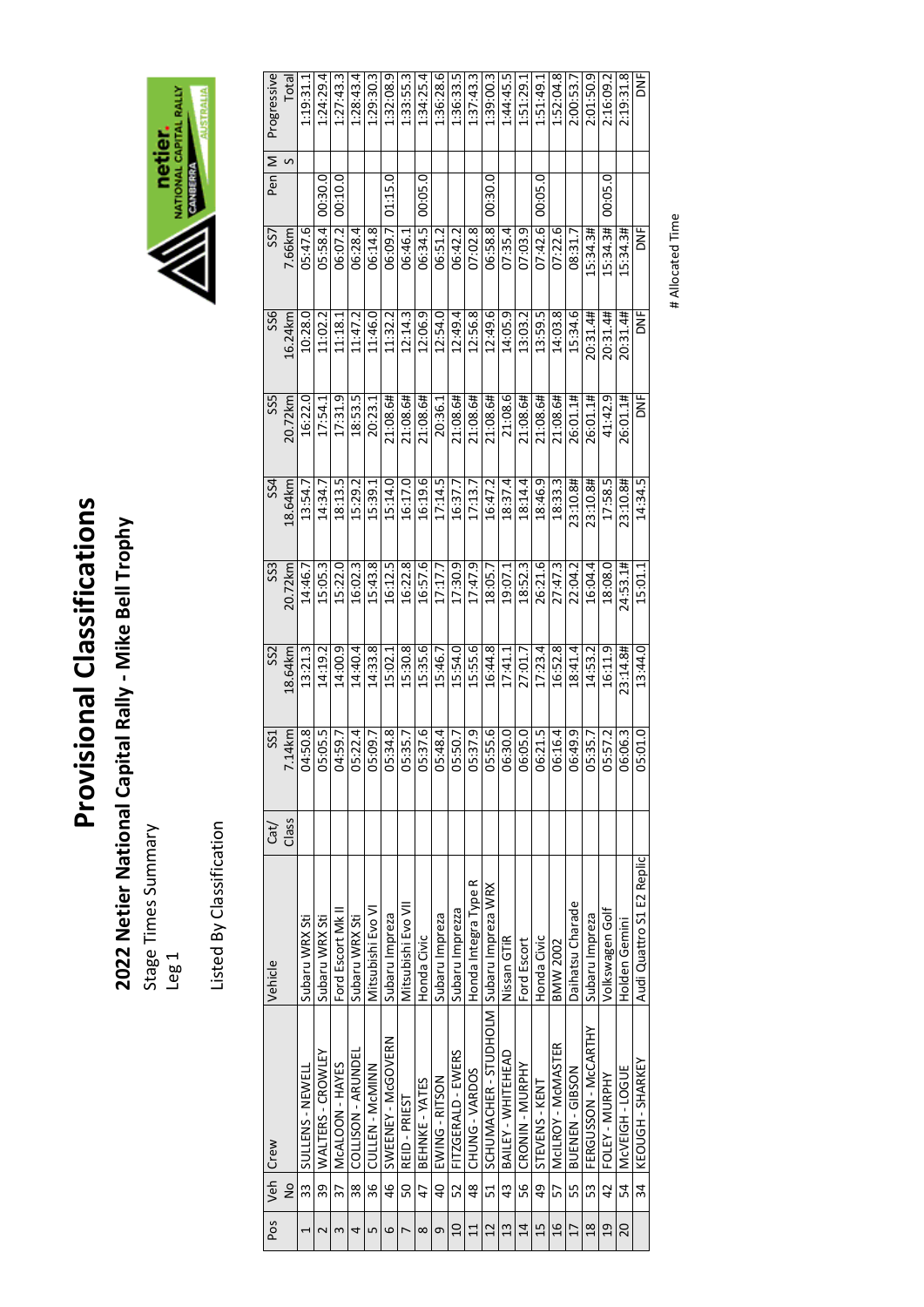# 2022 Netier National Capital Rally - Mike Bell Trophy **2022 Netier National Capital Rally ‐ Mike Bell Trophy**

Stage Times Summary Stage Times Summary<br>Leg 2

Listed By Classification Listed By Classification



| Pos            |                | Veh Crew                                 | Vehicle                   | $\text{Cat} /$ | SS <sub>8</sub> | SS <sub>9</sub> | SS10       | SS11       | SS12    | Pen $\vert$ M | Progressive  |
|----------------|----------------|------------------------------------------|---------------------------|----------------|-----------------|-----------------|------------|------------|---------|---------------|--------------|
|                | $\frac{1}{2}$  |                                          |                           | Class          | 6.65km          | 19.43km         | 10.63km    | 6.65km     | 19.43km |               | <b>Total</b> |
| 1              | 33             | SULLENS - NEWELL                         | Subaru WRX Sti            |                | 04:14.6         | 13:18.2         | 07:18.2    | 04:07.1    | 12:58.3 |               | 2:01:27.5    |
| 2              | 39             | WALTERS - CROWLEY                        | Subaru WRX Sti            |                | 04:25.2         | 13:46.0         | 07:28.4    | 04:18.3    | 13:22.1 |               | 2:07:49.4    |
| 3              |                | 37   McALOON - HAYES                     | Ford Escort Mk II         |                | 04:36.8         | 14:28.1         | 07:56.1    | 04:28.4    | 13:52.3 |               | 2:13:05.0    |
| 4              | ვ<br>ო         | COLLISON - ARUNDEL                       | Subaru WRX Sti            |                | 04:52.6         | 15:05.9         | 08:09.3    | 04:43.6    | 14:32.5 |               | 2:16:07.3    |
| 5              | 36             | CULLEN - MCMINN                          | Mitsubishi Evo VI         |                | 04:54.4         | 15:18.4         | 08:19.9    | 04:33.2    | 14:26.8 |               | 2:17:03.0    |
| 6              | 46             | SWEENEY - McGOVERN                       | Subaru Impreza            |                | 04:47.2         | 14:18.8         | 08:07.3    | 04:38.9    | 14:19.1 |               | 2:18:20.2    |
| $\overline{ }$ | 50             | REID-PRIEST                              | Mitsubishi Evo VII        |                | 04:41.8         | 15:25.4         | 08:29.6    | 04:38.9    | 14:53.2 |               | 2:22:04.2    |
| $\infty$       | 47             | BEHNKE - YATES                           | Honda Civic               |                | 04:55.5         | 15:11.3         | 08:15.9    | 04:47.4    | 14:31.0 |               | 2:22:06.5    |
| 9              | $\overline{a}$ | EWING - RITSON                           | Subaru Impreza            |                | 05:11.4         | 15:33.8         | 08:34.0    | 05:02.1    | 15:23.4 |               | 2:26:13.3    |
| $\overline{a}$ | 52             | FITZGERALD - EWERS                       | Subaru Imprezza           |                | 05:06.0         | 16:16.1         | 08:51.9    | 05:06.0    | 15:41.2 | 00:35.0       | 2:28:09.7    |
| 11             |                | 48 CHUNG - VARDOS                        | Honda Integra Type R      |                | 05:09.1         | 15:58.0         | 08:46.2    | 04:57.9    | 15:38.9 |               | 2:28:13.4    |
| 12             | 43             | BAILEY - WHITEHEAD                       | Nissan GTIR               |                | 05:32.5         | 17:21.7         | 11:51.1    | 05:34.0    | 17:46.4 |               | 2:42:51.2    |
| 13             |                | 49   STEVENS - KENT                      | Honda Civic               |                | 05:30.1         | 16:57.2         | 09:12.6    | 05:18.5    | 16:20.0 |               | 2:45:07.5    |
| 14             |                | 57   McILROY - McMASTER                  | <b>BMW 2002</b>           |                | 05:41.8         | 17:36.8         | 09:37.5    | 05:51.5    | 18:01.5 |               | 2:48:53.9    |
| 15             | 55             | BUENEN-GIBSON                            | Daihatsu Charade          |                | 05:49.1         | 20:02.9         | 09:48.5    | 05:36.2    | 17:07.8 |               | 2:59:18.2    |
| 16             | 42             | FOLEY - MURPHY                           | Volkswagen Golf           |                | 12:06.5         | 28:56.2         | 17:15.5#   | 05:28.1    | 29:31.3 |               | 3:49:26.8    |
|                | 53             | FERGUSSON - McCARTHY                     | Subaru Impreza            |                | 04:40.1         | 14:51.4         | 08:06.7    | DNF<br>O   | )<br>Σ  |               | DNF          |
|                | 54             | MCVEIGH - LOGUE                          | Holden Gemini             |                | 05:46.5         | 18:26.1         | i<br>Κ     | DNE<br>O   | }<br>N  |               | <b>ME</b>    |
|                | 56<br>5        | CRONIN - MURPHY                          | Ford Escort               |                | 05:20.6         | b<br>K          | <b>DNF</b> | ă          | y<br>D  |               | ž            |
|                | 34             | KEOUGH - SHARKEY                         | Audi Quattro S1 E2 Replic |                | <b>NE</b>       | <b>NE</b>       | DNF        | ž          | ž       |               | Ē            |
|                | 51             | SCHUMACHER - STUDHOLM Subaru Impreza WRX |                           |                | DNF             | ا<br>NF         | DNF        | <b>DAF</b> | )<br>Σ  |               | DNF          |
|                |                |                                          |                           |                |                 |                 |            |            |         |               |              |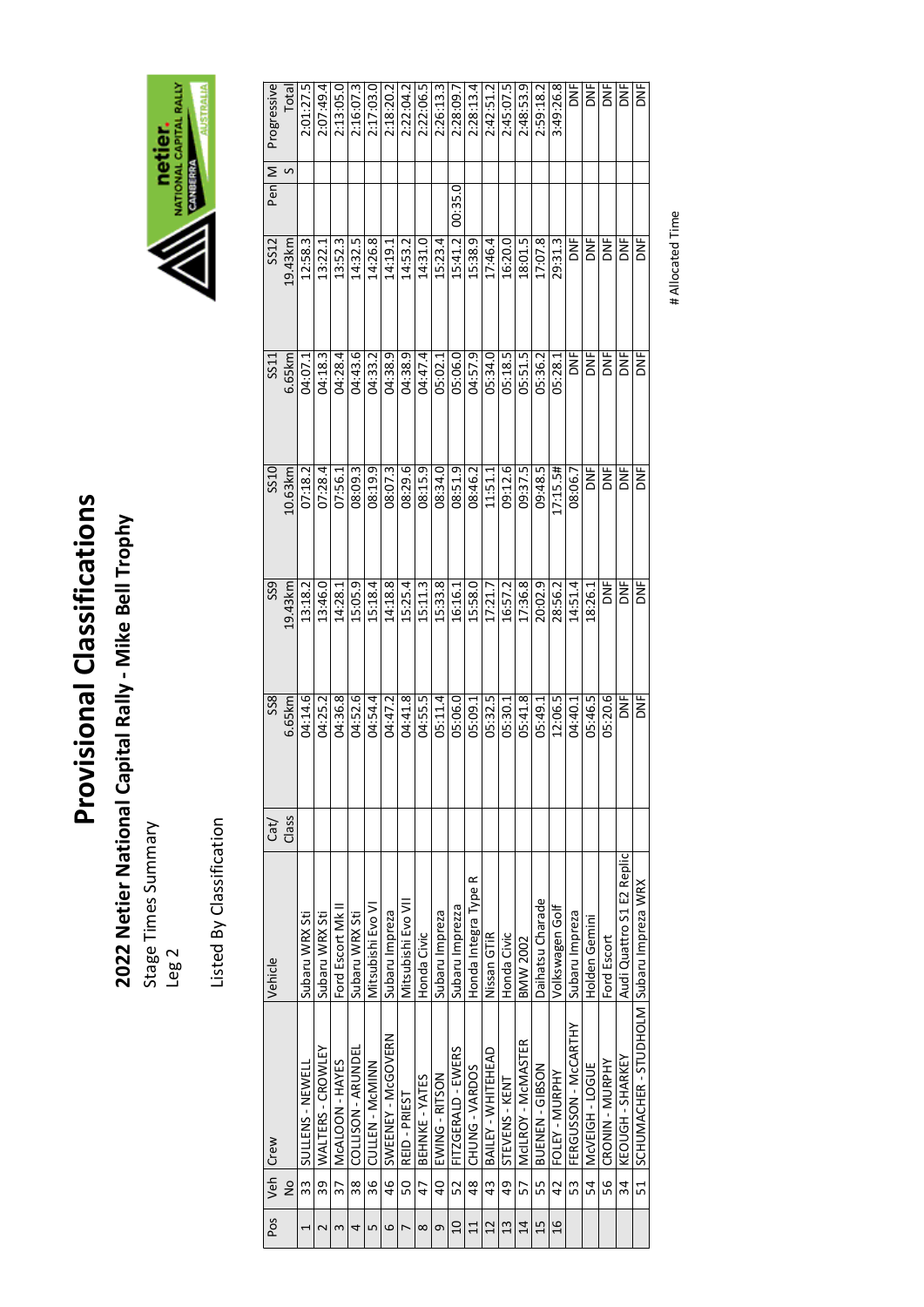

2022 Netier National Capital Rally - ACT **2022 Netier National Capital Rally ‐ ACT** 

Stage Times Summary Stage Times Summary<br>Leg 1





| Progressive     | Total         | 1:22:03.1           | 1:22:13.8            | 1:27:43.3            | 1:28:43.4             | 1:28:54.4            | 1:29:30.3          | 1:31:37.5            | 1:34:25.4         | 1:37:00.6         | 1:37:43.3            | 1:51:49.1         | <b>ME</b>             |
|-----------------|---------------|---------------------|----------------------|----------------------|-----------------------|----------------------|--------------------|----------------------|-------------------|-------------------|----------------------|-------------------|-----------------------|
|                 | S             |                     |                      |                      |                       |                      |                    |                      |                   |                   |                      |                   |                       |
| Pen M           |               |                     |                      | 00:10.0              |                       |                      |                    |                      | 00:05.0           |                   |                      | 00:05.0           |                       |
| SS7             | 7.66km        | 05:42.1             | 05:42.2              | 06:07.2              | 06:28.4               | 06:38.2              | 06:14.8            | 06:22.4              | 06:34.5           | 05:43.7           | 07:02.8              | 07:42.6           | <b>DNF</b>            |
| SS6             | 16.24km       | 11:00.0             | 10:43.6              | 11:18.1              | 11:47.2               | 11:59.9              | 11:46.0            | 11:57.8              | 12:06.9           | 10:51.8           | 12:56.8              | 13:59.5           | Η<br>Κ                |
| SS5             | 20.72km       | 17:18.7             | 17:39.7              | 17:31.9              | 18:53.5               | 18:26.0              | 20:23.1            | 18:37.2              | 21:08.6#          | 16:36.2           | 21:08.6#             | 21:08.6#          | DNE <sub>1</sub>      |
| <b>SS4</b>      | 18.64km       | 13:56.3             | 13:36.3              | 18:13.5              | 15:29.2               | 15:05.0              | 15:39.1            | 15:44.7              | 16:19.6           | 13:36.9           | 17:13.7              | 18:46.9           | 15:06.1               |
| SS <sub>3</sub> | 20.72km       | 15:12.1             | 15:32.6              | 15:22.0              | 16:02.3               | 16:27.9              | 15:43.8            | 17:01.6              | 16:57.6           | 24:53.1#          | 17:47.9              | 26:21.6           | 16:14.1               |
| SS <sub>2</sub> | 18.64km       | 13:58.9             | 13:59.3              | 14:00.9              | 14:40.4               | 14:54.4              | 14:33.8            | 16:12.5              | 15:35.6           | 20:16.3           | 15:55.6              | 17:23.4           | 15:07.3               |
| SS1             | $-1.14$ km    | A:55.0              | 5:00.1               | 4:59.7               | 5:22.4                | 5:23.0               | 5:09.7             | 5:41.3               | 5:37.6            | 5:02.6            | 5:37.9               | 6:21.5            | 5:28.2                |
| Cat/            | Class         |                     |                      |                      |                       |                      |                    |                      |                   |                   |                      |                   |                       |
| <b>Nehicle</b>  |               | Toyota Yaris AP4    | Subaru Impreza WRX   | Ford Escort Mk II    | Subaru WRX Sti        | Ford Fiesta          | Mitsubishi Evo VI  | Datsun Stanza        | Honda Civic       | Mitsubishi Evo 6  | Honda Integra Type R | Honda Civic       | Toyota Corolla        |
| Veh Crew        |               | 25 DIMMOCK - HANNAH | 16 HARDING-THORNBURN | 37   McALOON - HAYES | 38 COLLISON - ARUNDEL | 31 DIMMOCK - BENNETT | 36 CULLEN - McMINN | 28  STILLING-THOMSON | 47 BEHNKE - YATES | 14 HIGGS - FISHER | 48 CHUNG-VARDOS      | 49 STEVENS - KENT | 27 STILLING - BUCCINI |
|                 | $\frac{1}{2}$ |                     |                      |                      |                       |                      |                    |                      |                   |                   |                      |                   |                       |
| $P_{OS}$        |               |                     |                      |                      |                       |                      |                    |                      |                   |                   |                      |                   |                       |